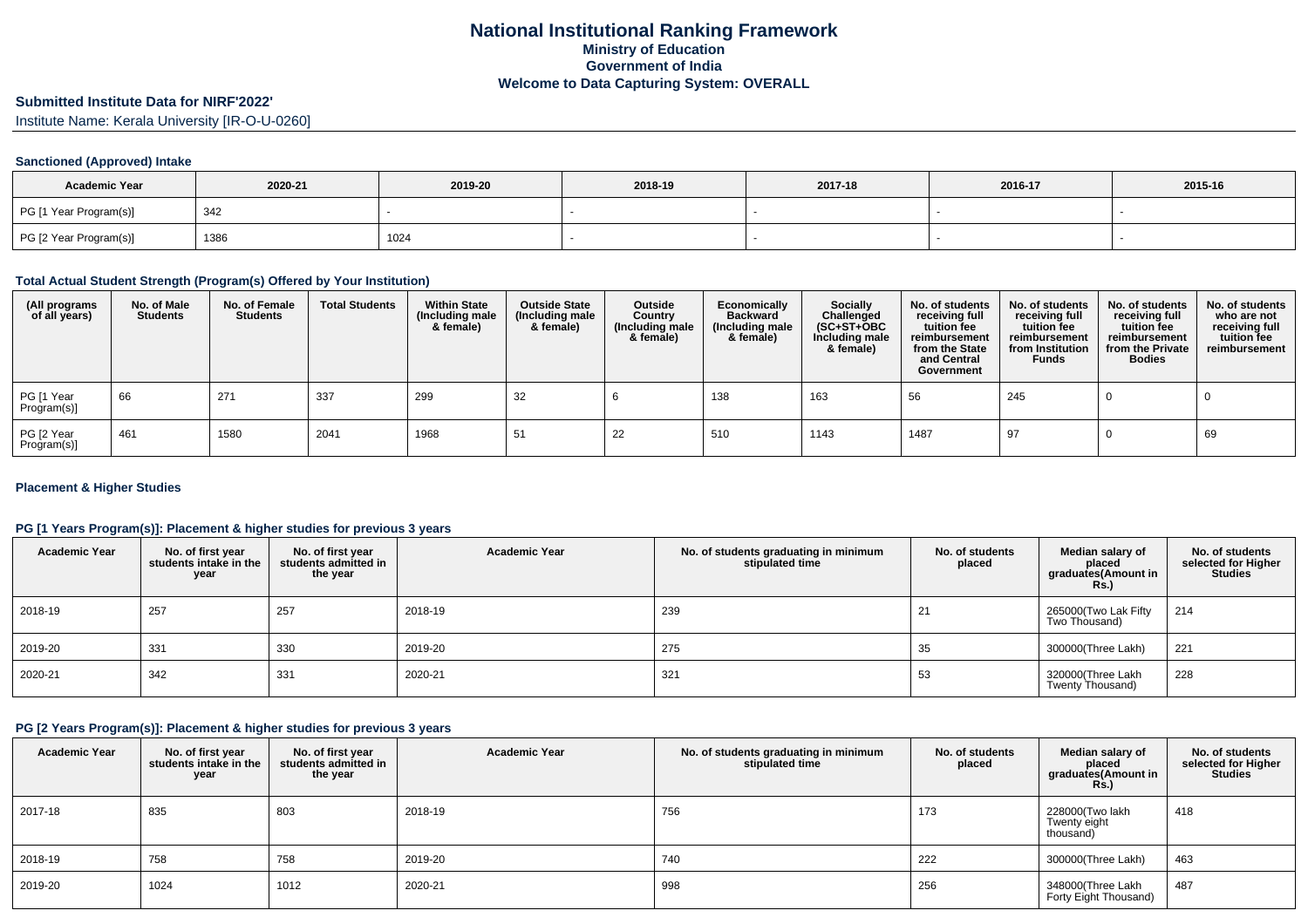### **Ph.D Student Details**

| Ph.D (Student pursuing doctoral program till 2020-21 Students admitted in the academic year 2020-21 should not be entered here.) |                                                    |                                                                                                                                  |                       |  |  |
|----------------------------------------------------------------------------------------------------------------------------------|----------------------------------------------------|----------------------------------------------------------------------------------------------------------------------------------|-----------------------|--|--|
|                                                                                                                                  |                                                    |                                                                                                                                  | <b>Total Students</b> |  |  |
| Full Time                                                                                                                        |                                                    | 1567                                                                                                                             |                       |  |  |
| Part Time                                                                                                                        |                                                    | 491                                                                                                                              |                       |  |  |
| No. of Ph.D students graduated (including Integrated Ph.D)                                                                       |                                                    |                                                                                                                                  |                       |  |  |
|                                                                                                                                  | 2020-21                                            | 2019-20                                                                                                                          | 2018-19               |  |  |
| Full Time                                                                                                                        | 536                                                | 482                                                                                                                              | 394                   |  |  |
| Part Time                                                                                                                        | 138                                                | 131                                                                                                                              | 116                   |  |  |
|                                                                                                                                  |                                                    | PG (Student pursuing MD/MS/DNB program till 2020-21 Students admitted in the academic year 2021 - 22 should not be entered here) |                       |  |  |
|                                                                                                                                  | Number of students pursuing PG (MD/MS/DNB) program |                                                                                                                                  | 0                     |  |  |
| No. of students Graduating in PG (MD/MS/DNB) program                                                                             |                                                    |                                                                                                                                  |                       |  |  |
| 2020-21                                                                                                                          | 2019-20<br>2018-19                                 |                                                                                                                                  |                       |  |  |
| 0                                                                                                                                | 0                                                  | $\Omega$                                                                                                                         |                       |  |  |

### **Online Education**

| 1. Does all programs/courses were completed on time.                | Yes                                                                                                                                                                                                                                                                                                                                                                                                                                                                                                                                                                                                                                                                                                                                                                                                                                                                                                                                                                                                                                                                                                                                                                                                                                                                                                                                                                                                                                                                                                                                                                                                                                                                                                                                                                                                                                                                                                                                                                                                                                                                                                                                                                                                                                                                                                                                                                                                                                                                                                                                                                                                                                                                                                                                                                                                                                                                                                                                                                                                                                                                                                                                                                                                                                                                                                                                                                                                                                                                                                                                                                                                                                                                                                                                                                                                                                                                                               |
|---------------------------------------------------------------------|---------------------------------------------------------------------------------------------------------------------------------------------------------------------------------------------------------------------------------------------------------------------------------------------------------------------------------------------------------------------------------------------------------------------------------------------------------------------------------------------------------------------------------------------------------------------------------------------------------------------------------------------------------------------------------------------------------------------------------------------------------------------------------------------------------------------------------------------------------------------------------------------------------------------------------------------------------------------------------------------------------------------------------------------------------------------------------------------------------------------------------------------------------------------------------------------------------------------------------------------------------------------------------------------------------------------------------------------------------------------------------------------------------------------------------------------------------------------------------------------------------------------------------------------------------------------------------------------------------------------------------------------------------------------------------------------------------------------------------------------------------------------------------------------------------------------------------------------------------------------------------------------------------------------------------------------------------------------------------------------------------------------------------------------------------------------------------------------------------------------------------------------------------------------------------------------------------------------------------------------------------------------------------------------------------------------------------------------------------------------------------------------------------------------------------------------------------------------------------------------------------------------------------------------------------------------------------------------------------------------------------------------------------------------------------------------------------------------------------------------------------------------------------------------------------------------------------------------------------------------------------------------------------------------------------------------------------------------------------------------------------------------------------------------------------------------------------------------------------------------------------------------------------------------------------------------------------------------------------------------------------------------------------------------------------------------------------------------------------------------------------------------------------------------------------------------------------------------------------------------------------------------------------------------------------------------------------------------------------------------------------------------------------------------------------------------------------------------------------------------------------------------------------------------------------------------------------------------------------------------------------------------------|
| 2. Measures taken to complete the syllabus of courses and programs. | University of Kerala has formulated a well defined system to monitor the completion of the syllabi through the following measures:<br>.Preparation of an Academic Calendar.<br>•Continuous monitoring under CSS Academic Committee.<br>•Department Councils monitoring progress of Continuous Assessment and Conduct of ESA.<br>.Periodic Feedback system from the students on curriculum.<br>•Feedback from stakeholders on the curriculum, including timely delivery.<br>University of Kerala ensures completion of syllabi through compliance with the Outcome Based Education system where modules<br>to be completed and outcomes to be attained are clearly specified under the Learning Management System. Compliance with the<br>Academic Calendar also ensures timely completion of the curriculum. Each teacher transacting the curriculum does upload the<br>curriculum along with learning outcomes and time schedule under LMS. Continuous Assessment and End Semester Examination<br>is accordingly undertaken.<br>The paradigm shift from objective-based assessment to outcome-based assessment, initiated through the OBE system in 2020<br>attempts new modes and methods of attaining learning outcomes stated in the syllabi. The earlier system of assessment had<br>ensured the attainment of the aims and objectives of courses through Continuous Assessment (CA), tutorials, feedback from<br>students, mentoring, peer evaluation and End Semester Assessment (ESA) with independent student feedback and teacher<br>evaluation. The completion of the above processes within the specified time is monitored by the Department Council of the<br>concerned Department where the academic programs are undertaken.<br>CA includes assignments, attendance, seminars, and mid-semester examination with experiential and participatory learning<br>methods the completion of which is ensured on a time-bound basis. University formulated an exhaustive<br>Outcomes (POs) and Programme Specific Outcomes (PSOs) for all the programmes and Course Outcomes (COs) for the courses<br>under each programme after a series of rigorous academic deliberations, workshops, expert opinions and peer reviews. At the<br>end of each programme, COs, mapped alongside POs, PSOs, Cognitive Levels, Knowledge Categories, Classroom Sessions and<br>Laboratory hours facilitate the assessment of CO attainment and subsequent PO/PSO attainment. Attainments of COs are<br>measured both directly and indirectly, in terms of timely completion as well. Direct assessment methods include a flexible set of<br>methods such as mid-semester examinations, closed and open book tests, laboratory reports, case study reports, oral<br>presentations, viva-voce, activities, for which the MOODLE platform is used in a well planned form as per the Academic Calendar.<br>The Course Outcome Attainment Gap is found by comparing the Course Outcome Attainment and Target Course Outcome within<br>the time specified.<br>During the pandemic days, offline classes were closed as per the instructions of the authorities and online teaching were<br>promoted. For online teaching-learning and various other activities including e-governance, management, assessment and<br>evaluation, student counselling, recreation etc., IT Devices, Network, Wi-Fi, Connectivity with adequat<br>things were facilitated. Offering just online education may not be sufficient for completing whole syllabus of a course. In such<br>condition, a blended learning approach or flipped classroom model with combination of Open Education Resources (OERs),<br>MOOCs etc along with online content will be required. The university identified OERs in advance and provided links to the<br>students in advance to help them to start the new academic session without hiccups. |
| 3. The period of delay in completion of syllabus (in months).       |                                                                                                                                                                                                                                                                                                                                                                                                                                                                                                                                                                                                                                                                                                                                                                                                                                                                                                                                                                                                                                                                                                                                                                                                                                                                                                                                                                                                                                                                                                                                                                                                                                                                                                                                                                                                                                                                                                                                                                                                                                                                                                                                                                                                                                                                                                                                                                                                                                                                                                                                                                                                                                                                                                                                                                                                                                                                                                                                                                                                                                                                                                                                                                                                                                                                                                                                                                                                                                                                                                                                                                                                                                                                                                                                                                                                                                                                                                   |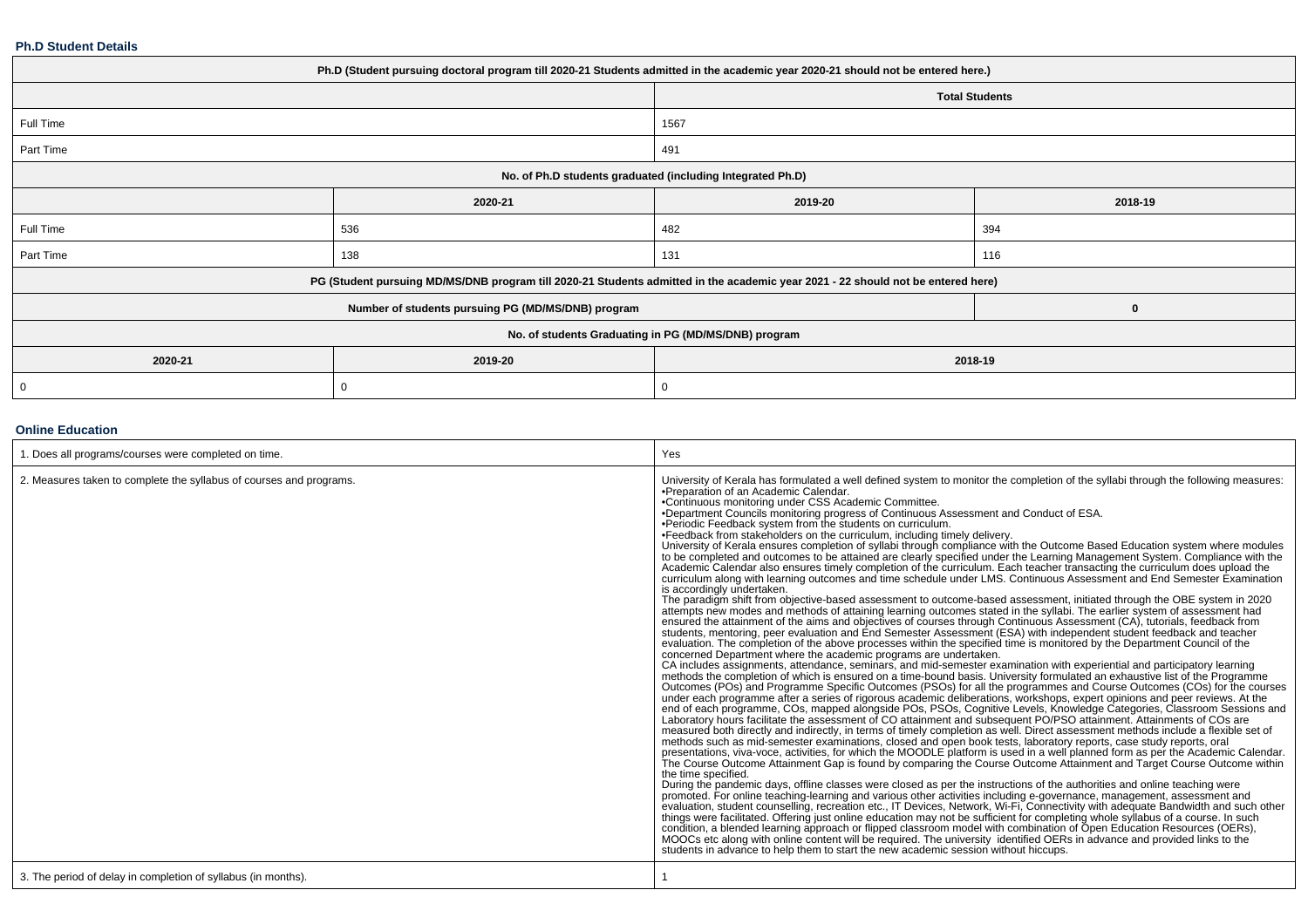| 4. The period of delay in conducting exams (in months).                                         |                                                                                       | $\mathbf{1}$                                                                   |                                                |  |  |
|-------------------------------------------------------------------------------------------------|---------------------------------------------------------------------------------------|--------------------------------------------------------------------------------|------------------------------------------------|--|--|
| <b>Portal Name</b>                                                                              | No. of students offered online courses which have credit<br>transferred to transcript | Total no. of online courses which have credit transferred<br>to the transcript | Total no. of credits transferred to transcript |  |  |
| Swayam                                                                                          | 323                                                                                   | 318                                                                            | 731                                            |  |  |
| Coursera                                                                                        | $12\,$                                                                                | 12                                                                             | 22                                             |  |  |
| SMILE HUB                                                                                       | $\overline{4}$                                                                        | $\overline{4}$                                                                 | 8                                              |  |  |
| LMS(Learning Management System of University of Kerala)                                         | 1248                                                                                  | 1248                                                                           | 2496                                           |  |  |
| GTT (Global Talent Track)                                                                       | 40                                                                                    | 40                                                                             | 80                                             |  |  |
| elerning.iirs.gov.in/                                                                           | $\mathbf{1}$                                                                          | $\mathbf{1}$                                                                   | $\overline{2}$                                 |  |  |
| quibitbyqubit.org                                                                               | $\overline{1}$                                                                        | $\mathbf{1}$                                                                   | $\overline{2}$                                 |  |  |
| <b>NPTL</b>                                                                                     | 38                                                                                    | 36                                                                             | 62                                             |  |  |
| <b>NCFD</b>                                                                                     | $\overline{1}$                                                                        | 1                                                                              | $\overline{2}$                                 |  |  |
| edx                                                                                             | 3                                                                                     | $\mathbf{3}$                                                                   | 6                                              |  |  |
| University of Colorado                                                                          | 10                                                                                    | $10\,$                                                                         | 20                                             |  |  |
| University of Toronto                                                                           | $\mathbf{1}$                                                                          | $\mathbf{1}$                                                                   | $\overline{2}$                                 |  |  |
| <b>Emory University</b>                                                                         | $\mathbf{1}$                                                                          | $\mathbf{1}$                                                                   | $\overline{2}$                                 |  |  |
| John Hopkins University                                                                         | 5                                                                                     | $\overline{5}$                                                                 | 10                                             |  |  |
| Wesleyan University                                                                             | $\mathbf{1}$                                                                          | 1                                                                              | $\overline{2}$                                 |  |  |
| Kid Glove                                                                                       | $\overline{4}$                                                                        | $\overline{4}$                                                                 | 8                                              |  |  |
| Data camp                                                                                       | 55                                                                                    | 55                                                                             | 108                                            |  |  |
| google                                                                                          | $\overline{4}$                                                                        | $\overline{4}$                                                                 | 8                                              |  |  |
| reuters                                                                                         | $\mathbf{1}$                                                                          | $\mathbf{1}$                                                                   | $\overline{2}$                                 |  |  |
| avodha                                                                                          | $\overline{1}$                                                                        | $\mathbf{1}$                                                                   | $\overline{2}$                                 |  |  |
| simpli                                                                                          | $\overline{1}$                                                                        | $\mathbf{1}$                                                                   | $\overline{2}$                                 |  |  |
| $\mathop{\text{\rm TCS}}$                                                                       | $\overline{2}$                                                                        | $\overline{2}$                                                                 | $\overline{4}$                                 |  |  |
| udemy                                                                                           | $\overline{1}$                                                                        | $\mathbf{1}$                                                                   | $\sqrt{2}$                                     |  |  |
| inlernshala                                                                                     | $\overline{1}$                                                                        | 1                                                                              | $\overline{2}$                                 |  |  |
| Kerala Black Chain Academy                                                                      | $\mathbf{1}$                                                                          | $\mathbf{1}$                                                                   | $\overline{2}$                                 |  |  |
| Coral Technologies                                                                              | $\overline{1}$                                                                        | $\mathbf{1}$                                                                   | $\overline{2}$                                 |  |  |
| 5. No. of courses developed and available online on Swayam platform by your institution faculty |                                                                                       | $\overline{2}$                                                                 |                                                |  |  |

# **Financial Resources: Utilised Amount for the Capital expenditure for previous 3 years**

| <b>Academic Year</b> | 2020-21                | 2019-20                | 2018-19                |
|----------------------|------------------------|------------------------|------------------------|
|                      | <b>Utilised Amount</b> | <b>Utilised Amount</b> | <b>Utilised Amount</b> |
|                      |                        |                        |                        |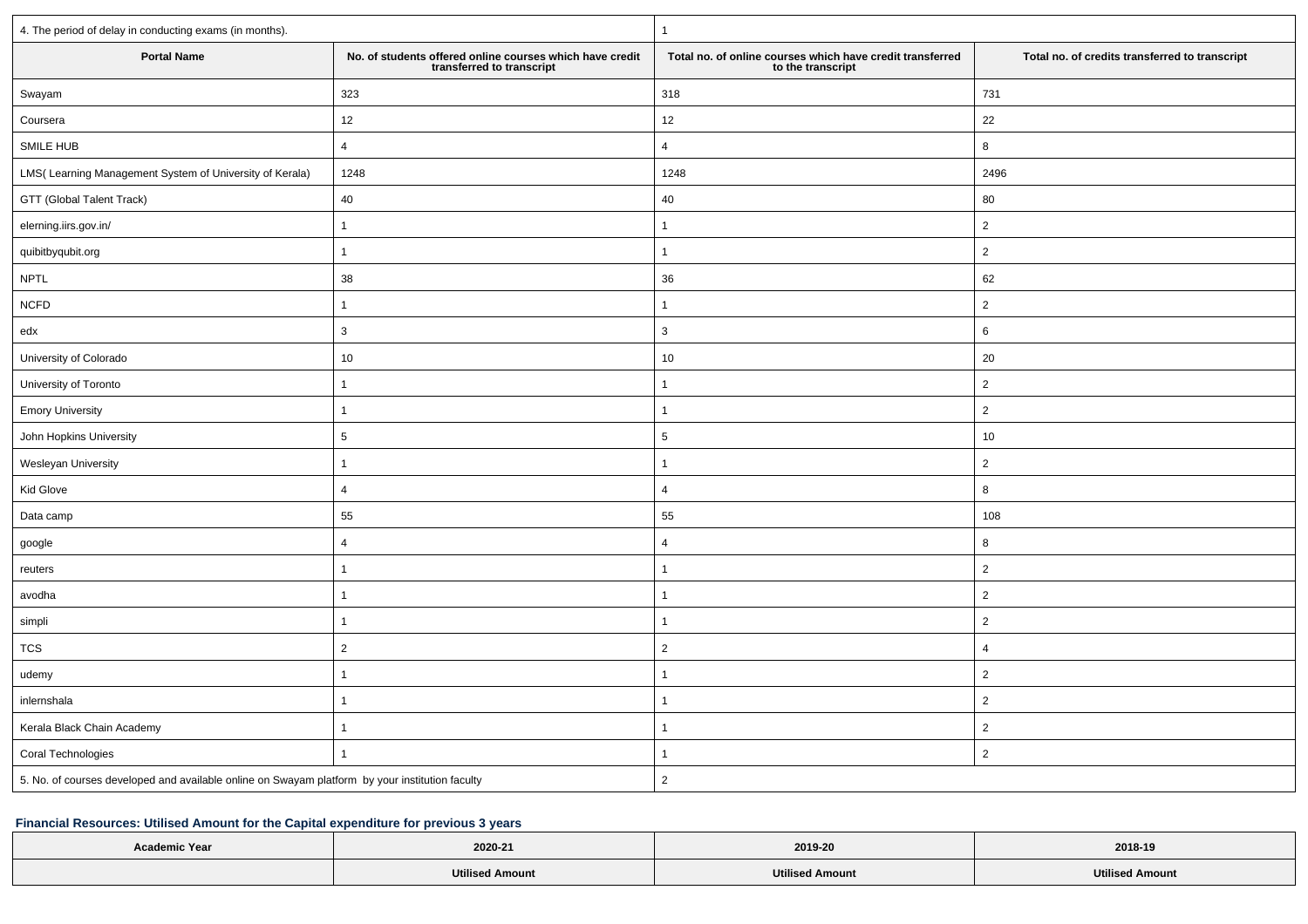| Annual Capital Expenditure on Academic Activities and Resources (excluding expenditure on buildings) |                                                           |                                                          |                                                            |  |  |  |
|------------------------------------------------------------------------------------------------------|-----------------------------------------------------------|----------------------------------------------------------|------------------------------------------------------------|--|--|--|
| Library                                                                                              | 100391342 (Ten Crore Three Lakh Ninety One Thousand       | 78089261 (Seven Crore Eighty Lakh Eighty Nine Thousand   | 84745342 (Eight Crore Forty Seven Lakh Forty Five Thousand |  |  |  |
|                                                                                                      | Three Hundred and Forty Two)                              | Two Hundred and Sixty One)                               | Three Hundred and Forty Two)                               |  |  |  |
| New Equipment for Laboratories                                                                       | 386330831 (Thirty Eight Crore Sixty Three Lakh Thirty     | 185011299 (Eighteen Crore Fifty Lakh Eleven Thousand Two | 27806150 (Two Crore Seventy Eight Lakh Six Thousand One    |  |  |  |
|                                                                                                      | Thousand Eight Hundred and Thirty One)                    | Hundred and Ninety One)                                  | Hundred and Fifty)                                         |  |  |  |
| <b>Engineering Workshops</b>                                                                         | 172738838 (Seventeen Crore Twenty Seven Lakh Thirty Eight | 183763880 (Eighteen Crore Thirty Seven Lakh Sixty Three  | 101219725 (Ten Crore Twelve Lakh Nineteen Thousand         |  |  |  |
|                                                                                                      | Thousand Eight Hundred and Thirty Eight)                  | Thousand Eight Hundred and Eighty)                       | Seven Hundred and Twenty Five)                             |  |  |  |
| Other expenditure on creation of Capital Assets (excluding                                           | 621726572 (Sixty Two Crore Seventeen Lakh Twenty Six      | 168902562 (Sixteen Crore Eighty Nine Lakh Two Thousand   | 56660929 (Five Crore Sixty Six Lakh Sixty Thousand Nine    |  |  |  |
| expenditure on Land and Building)                                                                    | Thousand Five Hundred and Seventy Two)                    | Five Hundred and Sixty Two)                              | Hundred and Twenty Nine)                                   |  |  |  |

### **Financial Resources: Utilised Amount for the Operational expenditure for previous 3 years**

| <b>Academic Year</b>                                                                                                                                                                            | 2020-21                                                                                                  | 2019-20                                                                                             | 2018-19                                                                                              |  |  |  |
|-------------------------------------------------------------------------------------------------------------------------------------------------------------------------------------------------|----------------------------------------------------------------------------------------------------------|-----------------------------------------------------------------------------------------------------|------------------------------------------------------------------------------------------------------|--|--|--|
|                                                                                                                                                                                                 | <b>Utilised Amount</b>                                                                                   | <b>Utilised Amount</b>                                                                              | <b>Utilised Amount</b>                                                                               |  |  |  |
| <b>Annual Operational Expenditure</b>                                                                                                                                                           |                                                                                                          |                                                                                                     |                                                                                                      |  |  |  |
| Salaries (Teaching and Non Teaching staff)                                                                                                                                                      | 2912780806 (Two Hundred and Ninety One Crore Twenty<br>Seven Lakh Eighty Thousand Eight Hundred and Six) | 2712088099 (Two Hundred and Seventy One Crore Twenty<br>Lakh Eighty Eight Thousand and Ninety Nine) | 2683714049 (Two Hundred and Sixty Eight Crore Thirty Seven<br>Lakh Fourteen Thousand and Forty Nine) |  |  |  |
| Maintenance of Academic Infrastructure or consumables and<br>other running expenditures (excluding maintenance of hostels<br>and allied services, rent of the building, depreciation cost, etc) | 217420021 (Twenty One Crore Seventy Four Lakh Twenty<br>Thousand and Twenty One)                         | 223729320 (Twenty Two Crore Thirty Seven Lakh Twenty Nine<br>Thousand Three Hundred and Twenty)     | 426775077 (Forty Two Crore Sixty Seven Lakh Seventy Five<br>Thousand and Seventy Seven)              |  |  |  |
| Seminars/Conferences/Workshops                                                                                                                                                                  | 38721779 (Three Crore Eighty Seven lakh Twenty One<br>Thousand Seven Hundred and Seventy Nine)           | 38606873 (Three Crore Eighty Six Lakh Six Thousand Eight<br>Hundred and Seventy Three)              | 45813332 (Four Crore Fifty Eight Lakh Thirteen Thousand<br>Three Hundred and Thirty Two)             |  |  |  |

#### **IPR**

| .                        |      |      |      |  |  |  |
|--------------------------|------|------|------|--|--|--|
| Calendar year            | 2020 | 2019 | 2018 |  |  |  |
| No. of Patents Published |      |      |      |  |  |  |
| No. of Patents Granted   |      |      |      |  |  |  |

## **Sponsored Research Details**

| <b>Financial Year</b>                    | 2020-21                                                                    | 2019-20                                                                      | 2018-19                                                                 |
|------------------------------------------|----------------------------------------------------------------------------|------------------------------------------------------------------------------|-------------------------------------------------------------------------|
| Total no. of Sponsored Projects          |                                                                            | -81                                                                          | -85                                                                     |
| Total no. of Funding Agencies            |                                                                            | 19                                                                           | 25                                                                      |
| Total Amount Received (Amount in Rupees) | 166621630                                                                  | 60246826                                                                     | 76152804                                                                |
| Amount Received in Words                 | Sixteen Crore Sixty Six Lakh Twenty One Thousand Six<br>Hundred and Thirty | Six Crore Two Lakh Forty Six Thousand Eight Hundred and<br><b>Twenty Six</b> | Seven Crore Sixty One Lakh Fifty Two Thousand Eight<br>Hundred and Four |

# **Consultancy Project Details**

| <b>Financial Year</b>                    | 2020-21  | 2019-20 | 2018-19  |
|------------------------------------------|----------|---------|----------|
| Total no. of Consultancy Projects        |          | 5483    | 134      |
| Total no. of Client Organizations        | 25       | 154     | 127      |
| Total Amount Received (Amount in Rupees) | 39152755 | 6662137 | 15632716 |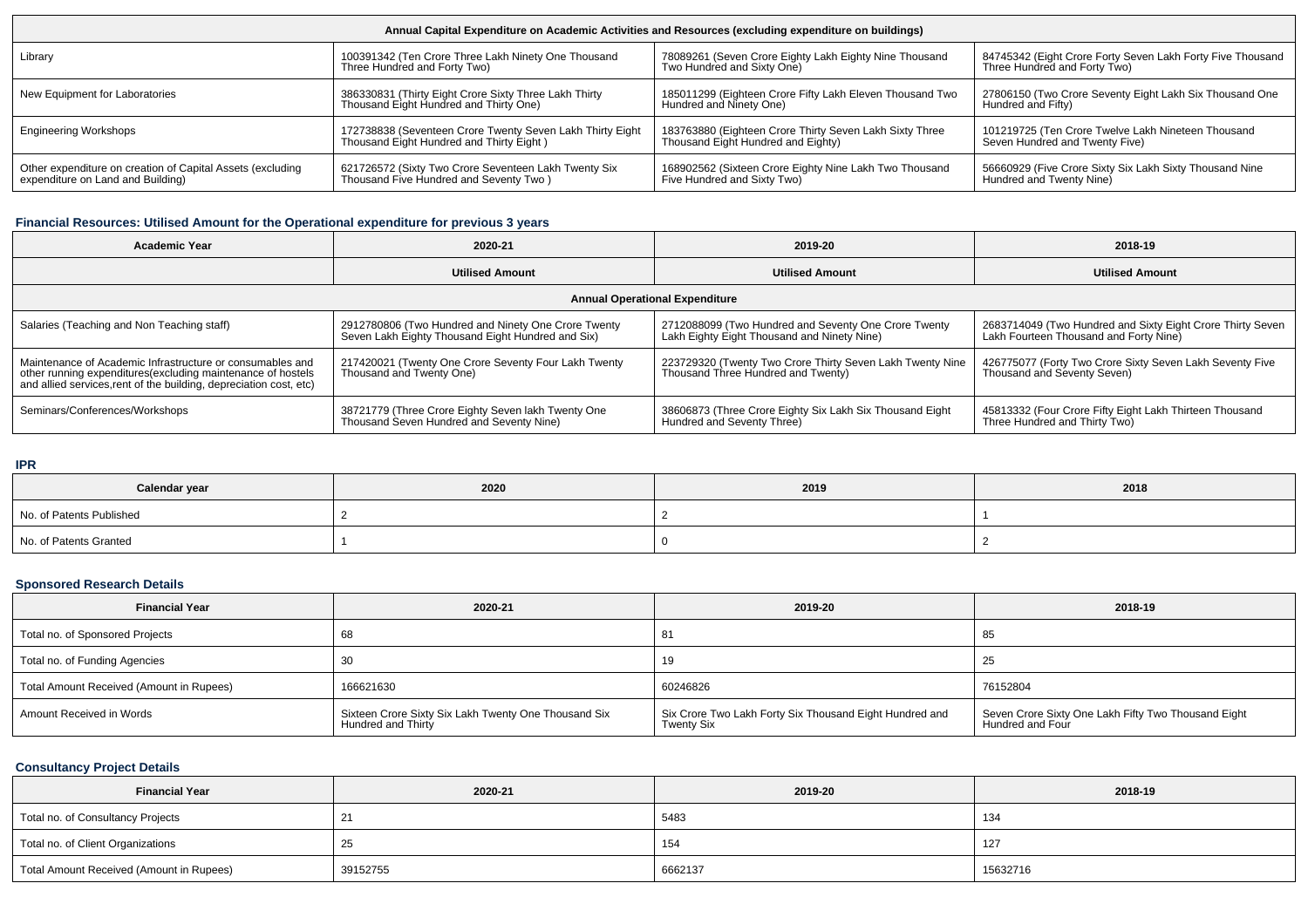| Amount Received in Words | Three Crores Ninety one Lakhs Fifty two thousand seven<br>hundred and fifty five | Two Thousand One Hundred and Thirty<br>Sixtv Six Lakh Sixtv ⊺<br>seven | 1 One Crore Fifty Six Lakh Thirty Two Thousand Seven Hundred<br>$\ddot{\phantom{0}}$<br>l Sioxteen |
|--------------------------|----------------------------------------------------------------------------------|------------------------------------------------------------------------|----------------------------------------------------------------------------------------------------|
|--------------------------|----------------------------------------------------------------------------------|------------------------------------------------------------------------|----------------------------------------------------------------------------------------------------|

### **Executive Development Program/Management Development Programs**

| <b>Financial Year</b>                                                             | 2020-21                                                                        | 2019-20            | 2018-19        |
|-----------------------------------------------------------------------------------|--------------------------------------------------------------------------------|--------------------|----------------|
| Total no. of Executive Development Programs/ Management<br>Development Programs   | 20                                                                             |                    |                |
| Total no. of Participants                                                         | 4076                                                                           | 28                 | 17             |
| Total Annual Earnings (Amount in Rupees)(Excluding Lodging<br>& Boarding Charges) | 159654711                                                                      | 2800000            | 1700000        |
| Total Annual Earnings in Words                                                    | Fifteen Crores Ninety six lakh fifty four thousand seven<br>hundred and eleven | Twentry Eight Lakh | Seventeen Lakh |

## **PCS Facilities: Facilities of physically challenged students**

| 1. Do your institution buildings have Lifts/Ramps?                                                                                                         | Yes, more than 80% of the buildings |
|------------------------------------------------------------------------------------------------------------------------------------------------------------|-------------------------------------|
| 2. Do your institution have provision for walking aids, including wheelchairs and transportation from one building to another for<br>handicapped students? | Yes                                 |
| 3. Do your institution buildings have specially designed toilets for handicapped students?                                                                 | Yes, more than 80% of the buildings |

### **Accreditation**

### **NBA Accreditation**

| 1. Does your institute have a valid NBA Accreditation?<br><b>NC</b> |  |
|---------------------------------------------------------------------|--|
|---------------------------------------------------------------------|--|

### **NAAC Accreditation**

| 1. Does your institute have a valid NAAC Accreditation? |            | YES        |             |  |  |
|---------------------------------------------------------|------------|------------|-------------|--|--|
| Valid from                                              |            | Valid upto | <b>CGPA</b> |  |  |
| 03-03-2015                                              | 03-03-2020 |            | 3.03        |  |  |

## **Faculty Details**

| Srno           | Name                              | Age | Designation                | Gender | Qualification | <b>Experience (In</b><br>Months) | <b>Currently working</b><br>with institution? | <b>Joining Date</b> | <b>Leaving Date</b> | <b>Association type</b> |
|----------------|-----------------------------------|-----|----------------------------|--------|---------------|----------------------------------|-----------------------------------------------|---------------------|---------------------|-------------------------|
|                | Dr Bindu K                        | 53  | <b>Assistant Professor</b> | Female | Ph.D          | 252                              | Yes                                           | 12-04-2019          | $\sim$              | Regular                 |
| $\overline{2}$ | Dr Gabriel Simon<br>Thattil       | 57  | Professor                  | Male   | Ph.D          | 360                              | Yes                                           | 19-05-1998          | $\sim$              | Regular                 |
| 3              | Dr G Suresh Singh                 | 56  | Professor                  | Male   | Ph.D          | 312                              | Yes                                           | 28-10-1996          | $\sim$              | Regular                 |
|                | Dr C A Shaila                     | 57  | Professor                  | Female | Ph.D          | 312                              | Yes                                           | 11-02-1997          | $- -$               | Regular                 |
| 5              | Dr P M Radhamany                  | 57  | Professor                  | Female | Ph.D          | 360                              | Yes                                           | 15-09-1990          | $- -$               | Regular                 |
| 6              | Dr Muhammadhu<br>Aboobakar Shibli | 56  | Professor                  | Female | Ph.D          | 276                              | Yes                                           | 16-06-1997          | $\sim$              | Regular                 |
| $\overline{ }$ | Dr G Raju                         | 57  | Professor                  | Male   | Ph.D          | 360                              | Yes                                           | 01-05-1998          | $\sim$              | Regular                 |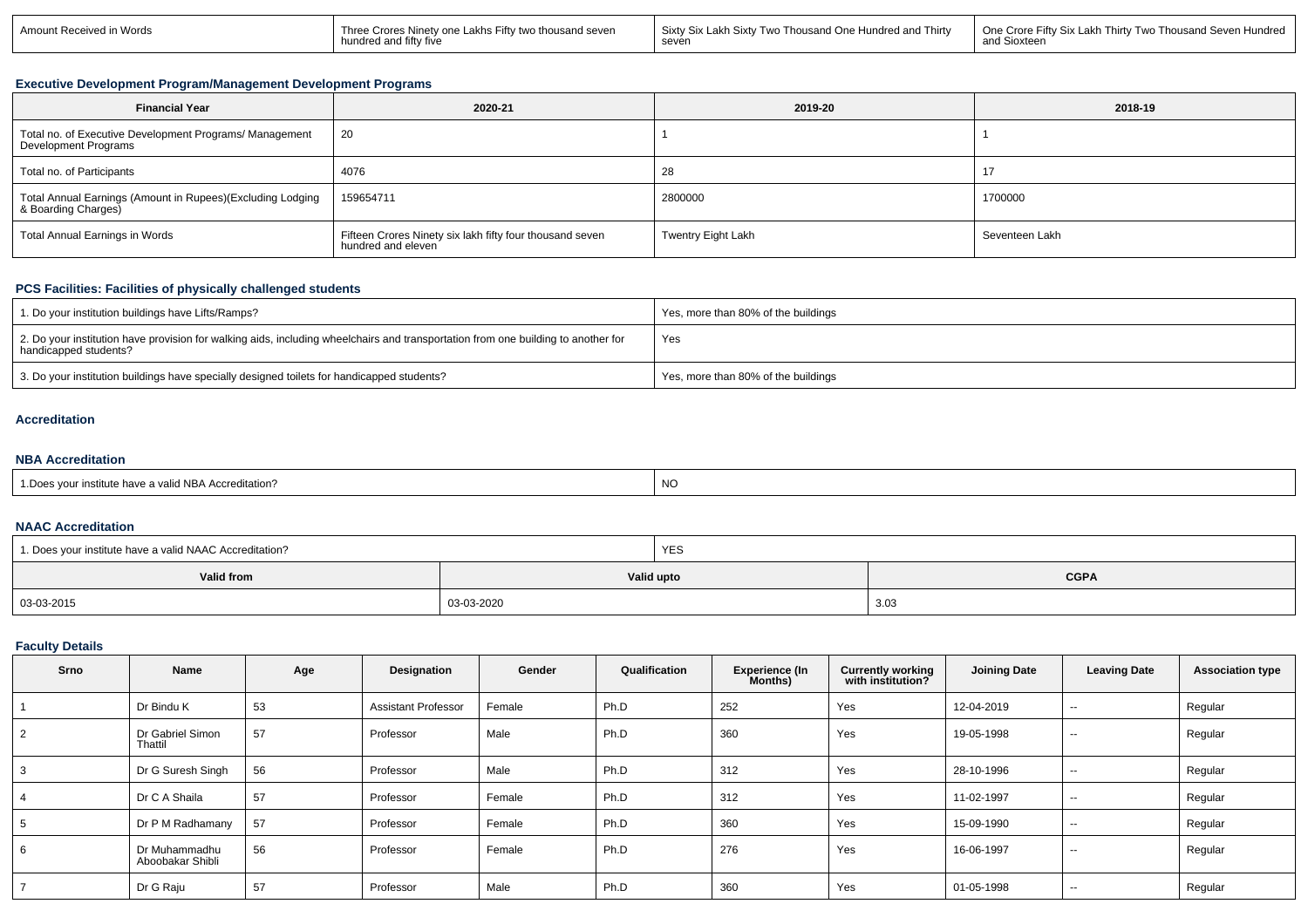| 8      | Dr Sabu Joseph             | 55 | Professor                  | Male   | Ph.D       | 300 | Yes | 21-07-2001 | $\overline{a}$           | Regular |
|--------|----------------------------|----|----------------------------|--------|------------|-----|-----|------------|--------------------------|---------|
| 9      | Dr Jaya D S                | 57 | Professor                  | Female | Ph.D       | 312 | Yes | 21-07-2001 | $\overline{\phantom{a}}$ | Regular |
| 10     | Dr Salom Gnana<br>Thanga V | 51 | Professor                  | Female | Ph.D       | 281 | Yes | 21-07-2001 | $\overline{\phantom{a}}$ | Regular |
| 11     | Dr Manoj Changat           | 57 | Professor                  | Male   | Ph.D       | 420 | Yes | 02-09-1991 | Ξ.                       | Regular |
| 12     | Dr Gopchandran K           | 57 | Professor                  | Male   | Ph.D       | 204 | Yes | 15-01-1988 | $\overline{a}$           | Regular |
| 13     | Dr Resia Beegom S          | 56 | Professor                  | Female | Ph.D       | 384 | Yes | 25-11-1988 | $\overline{\phantom{a}}$ | Regular |
| 14     | Dr A K Ampotti             | 60 | Associate Professor        | Male   | Ph.D       | 372 | Yes | 26-12-1998 | $\overline{a}$           | Regular |
| 15     | Dr P P Ajayakumar          | 58 | Professor                  | Male   | Ph.D       | 456 | Yes | 27-09-1989 | Ξ.                       | Regular |
| 16     | Dr V Sathish               | 58 | Professor                  | Male   | Ph.D       | 348 | Yes | 08-02-1995 | $\overline{\phantom{a}}$ | Regular |
| 17     | Dr Achuthsankar S<br>Nair  | 58 | Professor                  | Male   | Ph.D       | 408 | Yes | 02-03-1995 | --                       | Regular |
| 18     | Dr Prasad A K              | 54 | Professor                  | Male   | Ph.D       | 348 | Yes | 30-01-1995 | Ξ.                       | Regular |
| 19     | Dr B Mini Devi             | 53 | Assistant Professor        | Female | Ph.D       | 348 | Yes | 03-10-1996 | Ξ.                       | Regular |
| 20     | Jeeja Kumari V K           | 51 | <b>Assistant Professor</b> | Female | <b>NET</b> | 288 | Yes | 29-06-1996 | $\overline{a}$           | Regular |
| 21     | Dr Suchith C S             | 49 | <b>Assistant Professor</b> | Male   | Ph.D       | 263 | Yes | 10-04-2010 | $\overline{\phantom{a}}$ | Regular |
| 22     | Dr Shaji Varkey            | 59 | Professor                  | Male   | Ph.D       | 324 | Yes | 26-03-1997 | Ξ.                       | Regular |
| 23     | Dr C Satheesh<br>Kumar     | 53 | Professor                  | Male   | Ph.D       | 288 | Yes | 08-05-2003 | u.                       | Regular |
| 24     | Dr Suhara Beevy S          | 58 | Professor                  | Female | Ph.D       | 336 | Yes | 20-11-2003 | $\overline{\phantom{a}}$ | Regular |
| 25     | Dr S Kunjamma              | 58 | Professor                  | Female | Ph.D       | 246 | Yes | 01-01-2004 | $\overline{\phantom{a}}$ | Regular |
| 26     | Dr S A Shanavas            | 57 | Professor                  | Male   | Ph.D       | 276 | Yes | 01-01-2003 | --                       | Regular |
| 27     | Dr G Prasad                | 54 | Professor                  | Male   | Ph.D       | 276 | Yes | 21-02-2004 | --                       | Regular |
| 28     | Dr Arun A Rauf             | 49 | <b>Assistant Professor</b> | Male   | Ph.D       | 204 | Yes | 01-01-2004 | $\overline{\phantom{a}}$ | Regular |
| 29     | Dr A Helen                 | 53 | Professor                  | Female | Ph.D       | 264 | Yes | 01-01-2004 | Ξ.                       | Regular |
| 30     | Dr Pushpam M               | 48 | Associate Professor        | Female | Ph.D       | 228 | Yes | 06-02-2004 | $\overline{\phantom{a}}$ | Regular |
| 31     | Dr R B Binoj Kumar         | 53 | Professor                  | Male   | Ph.D       | 324 | Yes | 20-02-2004 | --                       | Regular |
| 32     | Dr K S<br>Chandrasekar     | 54 | Professor                  | Male   | Ph.D       | 312 | Yes | 30-10-2002 | $\overline{\phantom{a}}$ | Regular |
| 33     | Dr Sajad Ibrahim K<br>M    | 54 | Professor                  | Male   | Ph.D       | 290 | Yes | 07-09-2005 | Ξ.                       | Regular |
| 34     | Dr Aji S                   | 44 | Associate Professor        | Male   | Ph.D       | 228 | Yes | 01-01-2002 | Ξ.                       | Regular |
| 35     | Dr Bindu P                 | 54 | Associate Professor        | Female | Ph.D       | 252 | Yes | 01-06-2007 | ۰.                       | Regular |
| 36     | Dr Geetha Janet<br>Vitus   | 58 | Associate Professor        | Female | Ph.D       | 235 | Yes | 29-06-2007 | $\overline{\phantom{a}}$ | Regular |
| $37\,$ | Dr Rajesh<br>Reghunath     | 51 | Professor                  | Male   | Ph.D       | 203 | Yes | 20-02-2004 | ۰.                       | Regular |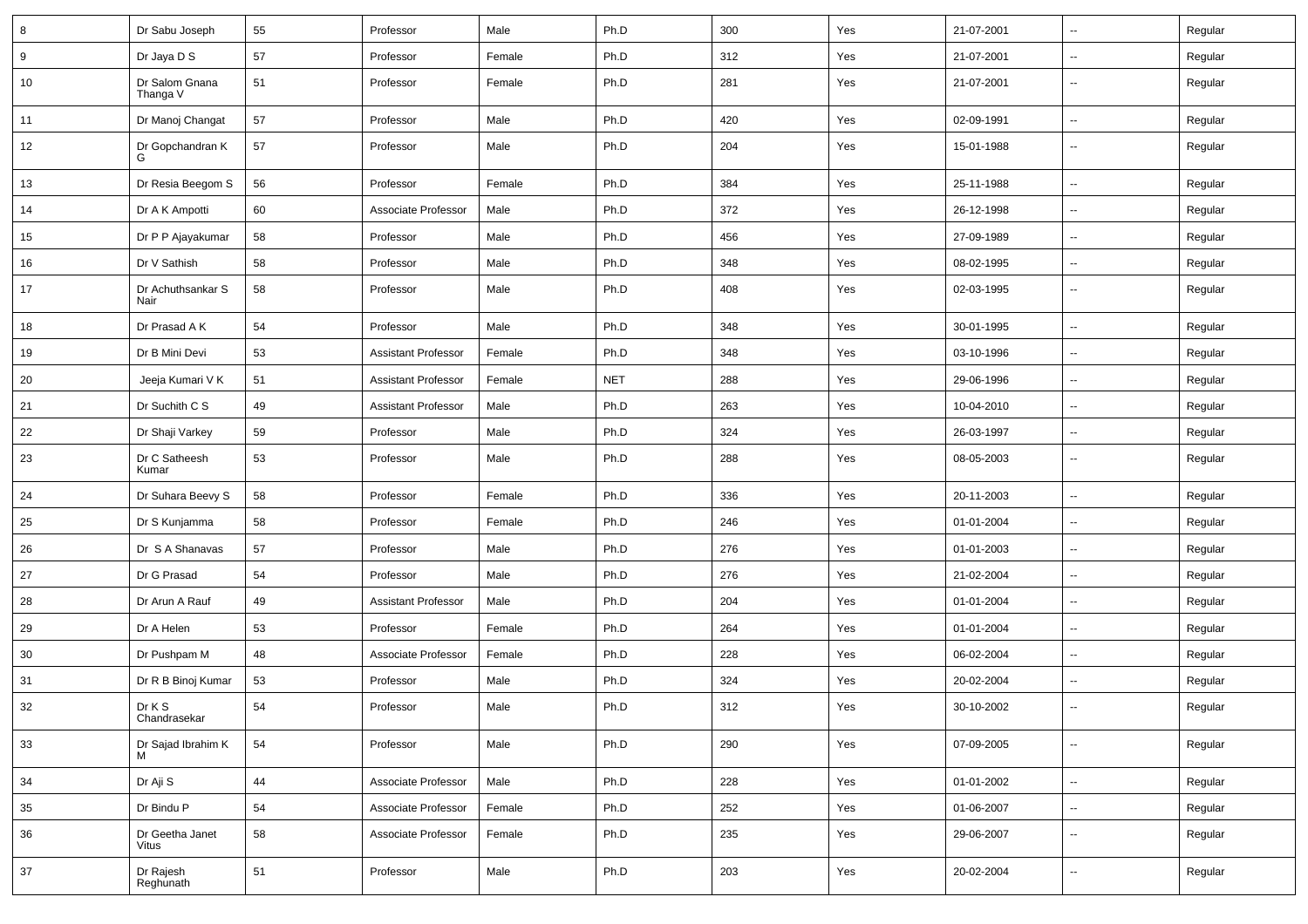| 38 | Asharaf A                       | 51 | <b>Assistant Professor</b> | Male   | M. Phil    | 240 | Yes | 13-05-2005 | ⊶.                       | Regular |
|----|---------------------------------|----|----------------------------|--------|------------|-----|-----|------------|--------------------------|---------|
| 39 | Dr P Jeyakrishnan               | 54 | Associate Professor        | Male   | Ph.D       | 324 | Yes | 28-10-2005 | -−                       | Regular |
| 40 | Dr Bindu R Nair                 | 51 | Associate Professor        | Female | Ph.D       | 336 | Yes | 07-09-2005 | $\overline{\phantom{a}}$ | Regular |
| 41 | Dr E A Siril                    | 51 | Professor                  | Male   | Ph.D       | 276 | Yes | 09-09-2005 | $\overline{\phantom{a}}$ | Regular |
| 42 | Dr Sindhu<br>Thulaseedharan     | 50 | <b>Assistant Professor</b> | Female | Ph.D       | 243 | Yes | 07-09-2005 | --                       | Regular |
| 43 | Dr C R Prasad                   | 55 | Professor                  | Male   | Ph.D       | 300 | Yes | 28-05-2007 | --                       | Regular |
| 44 | Dr Jasseer J                    | 56 | Associate Professor        | Male   | Ph.D       | 336 | Yes | 29-05-2007 | $\overline{\phantom{a}}$ | Regular |
| 45 | Dr Ramesh Kumar P               | 57 | Associate Professor        | Male   | Ph.D       | 240 | Yes | 30-05-2007 | $\overline{\phantom{a}}$ | Regular |
| 46 | Dr Pramod Kiran R<br>B          | 47 | <b>Assistant Professor</b> | Male   | Ph.D       | 204 | Yes | 29-06-2007 | $\overline{\phantom{a}}$ | Regular |
| 47 | Dr V Biju                       | 47 | Professor                  | Male   | Ph.D       | 228 | Yes | 04-06-2007 | -−                       | Regular |
| 48 | Dr Bindu D                      | 52 | <b>Assistant Professor</b> | Female | Ph.D       | 156 | Yes | 29-06-2007 | $\overline{\phantom{a}}$ | Regular |
| 49 | Dr Bindu R L                    | 52 | Professor                  | Female | Ph.D       | 324 | Yes | 29-06-2007 | $\overline{\phantom{a}}$ | Regular |
| 50 | Dr I N Jawahar                  | 48 | Assistant Professor        | Male   | Ph.D       | 240 | Yes | 29-05-2007 | --                       | Regular |
| 51 | Dr D Muhammad<br>Noorul Mubarak | 52 | <b>Assistant Professor</b> | Male   | Ph.D       | 228 | Yes | 01-01-2002 | $\sim$                   | Regular |
| 52 | Dr A Bijukumar                  | 53 | Professor                  | Male   | Ph.D       | 312 | Yes | 30-06-2007 | Ξ.                       | Regular |
| 53 | Dr Sudhi S Vijayan              | 41 | <b>Assistant Professor</b> | Male   | Ph.D       | 96  | Yes | 13-03-2020 | $\overline{\phantom{a}}$ | Regular |
| 54 | Dr A P<br>Pradeepkumar          | 55 | Professor                  | Male   | Ph.D       | 311 | Yes | 16-06-2011 | --                       | Regular |
| 55 | Philomina Simon                 | 37 | <b>Assistant Professor</b> | Female | M.Tech     | 168 | Yes | 06-09-2010 | $\overline{\phantom{a}}$ | Regular |
| 56 | Dr Bushra Beegom<br>R K         | 42 | <b>Assistant Professor</b> | Female | Ph.D       | 168 | Yes | 29-11-2010 | ⊷.                       | Regular |
| 57 | Preethi K                       | 44 | <b>Assistant Professor</b> | Female | <b>NET</b> | 138 | Yes | 16-02-2011 | $\overline{\phantom{a}}$ | Regular |
| 58 | Dr Lal C A                      | 54 | Professor                  | Male   | Ph.D       | 372 | Yes | 06-08-2012 | $\overline{\phantom{a}}$ | Regular |
| 59 | Dr Jayasree E G                 | 45 | <b>Assistant Professor</b> | Female | Ph.D       | 180 | Yes | 05-09-2012 | -−                       | Regular |
| 60 | Vishnu Narayanan                | 33 | <b>Assistant Professor</b> | Male   | M.A        | 110 | Yes | 16-08-2012 | $\sim$                   | Regular |
| 61 | Dr Ani Deepthi                  | 41 | <b>Assistant Professor</b> | Female | Ph.D       | 168 | Yes | 06-09-2012 | $\overline{\phantom{a}}$ | Regular |
| 62 | Dr M S Harikumar                | 50 | <b>Assistant Professor</b> | Male   | Ph.D       | 294 | Yes | 28-09-2012 | ⊷                        | Regular |
| 63 | Dr Suja Kurup P L               | 51 | Professor                  | Female | Ph.D       | 312 | Yes | 06-08-2012 | Щ,                       | Regular |
| 64 | Dr Josukutty C A                | 54 | Associate Professor        | Male   | Ph.D       | 276 | Yes | 26-03-2010 | $\overline{\phantom{a}}$ | Regular |
| 65 | Dr Mini S                       | 51 | Professor                  | Female | Ph.D       | 252 | Yes | 06-11-2007 | $\overline{\phantom{a}}$ | Regular |
| 66 | Dr Sony George                  | 45 | Associate Professor        | Male   | Ph.D       | 192 | Yes | 01-01-2008 | $\sim$                   | Regular |
| 67 | Dr Manoj Chacko                 | 44 | Associate Professor        | Male   | Ph.D       | 168 | Yes | 29-10-2007 | $\overline{\phantom{a}}$ | Regular |
| 68 | Dr E I Abdul Sathar             | 47 | Professor                  | Male   | Ph.D       | 180 | Yes | 13-11-2007 | ⊷                        | Regular |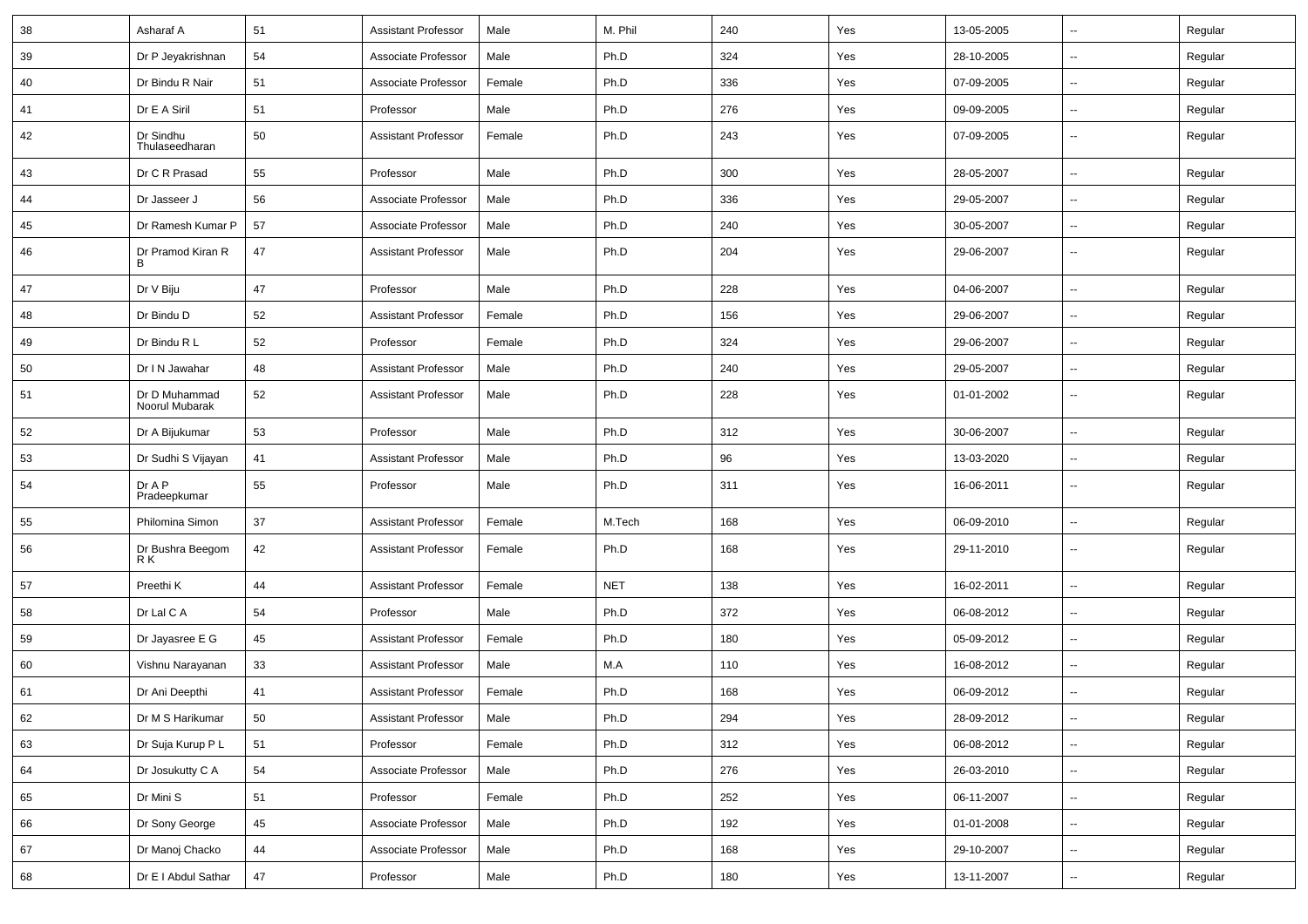| 69  | Dr Meena T Pillai            | 53 | Professor                  | Female | Ph.D       | 264 | Yes | 31-01-2008 | $\sim$                   | Regular |
|-----|------------------------------|----|----------------------------|--------|------------|-----|-----|------------|--------------------------|---------|
| 70  | Dr B Hariharan               | 54 | Professor                  | Male   | Ph.D       | 300 | Yes | 01-02-2008 | $\sim$                   | Regular |
| 71  | Dr Manju S Nair              | 48 | Professor                  | Female | Ph.D       | 300 | Yes | 30-01-2008 | --                       | Regular |
| 72  | Dr S R Sheeja                | 48 | Professor                  | Female | Ph.D       | 180 | Yes | 31-01-2008 | --                       | Regular |
| 73  | Dr Rajalakshmi R             | 54 | Associate Professor        | Female | Ph.D       | 264 | Yes | 13-11-2007 | $\sim$                   | Regular |
| 74  | Dr Thalmi B                  | 47 | <b>Assistant Professor</b> | Female | Ph.D       | 198 | Yes | 18-07-2008 | $\sim$                   | Regular |
| 75  | Dr E Shaji                   | 52 | Associate Professor        | Male   | Ph.D       | 276 | Yes | 14-11-2008 | $\sim$                   | Regular |
| 76  | Dr Saja K                    | 45 | <b>Assistant Professor</b> | Female | Ph.D       | 180 | Yes | 22-06-2012 | $\sim$                   | Regular |
| 77  | Dr Hepsy Rose Mary           | 44 | <b>Assistant Professor</b> | Female | Ph.D       | 132 | Yes | 25-08-2012 | $\overline{\phantom{a}}$ | Regular |
| 78  | Dr P G Biju                  | 45 | <b>Assistant Professor</b> | Male   | Ph.D       | 102 | Yes | 21-06-2012 | $\overline{\phantom{a}}$ | Regular |
| 79  | Dr Sreejith P                | 43 | <b>Assistant Professor</b> | Male   | Ph.D       | 161 | Yes | 21-06-2012 | $\sim$                   | Regular |
| 80  | Dr Suneesh C V               | 41 | <b>Assistant Professor</b> | Male   | Ph.D       | 120 | Yes | 17-09-2012 | $\sim$                   | Regular |
| 81  | Dr A M Unnikrishnan          | 57 | Professor                  | Male   | Ph.D       | 396 | Yes | 28-01-2011 | $\sim$                   | Regular |
| 82  | Dr Abhayan G S               | 38 | <b>Assistant Professor</b> | Male   | Ph.D       | 168 | Yes | 08-11-2012 | $\sim$                   | Regular |
| 83  | Dr Anu Unny                  | 35 | <b>Assistant Professor</b> | Female | Ph.D       | 122 | Yes | 28-05-2013 | $\overline{\phantom{a}}$ | Regular |
| 84  | Dr Samuel Jacob<br>Kuruvilla | 47 | <b>Assistant Professor</b> | Male   | Ph.D       | 146 | Yes | 28-05-2013 | $\overline{\phantom{a}}$ | Regular |
| 85  | Siddik R                     | 38 | <b>Assistant Professor</b> | Male   | M. Phil    | 151 | Yes | 28-05-2013 | $\sim$                   | Regular |
| 86  | Dr Suresh Kumar K<br>S       | 50 | Professor                  | Male   | Ph.D       | 264 | Yes | 03-01-2013 | $\sim$                   | Regular |
| 87  | Dr Rose Mary<br>George       | 39 | <b>Assistant Professor</b> | Female | Ph.D       | 168 | Yes | 01-06-2013 | $\sim$                   | Regular |
| 88  | Dr Manju V N                 | 39 | <b>Assistant Professor</b> | Female | Ph.D       | 168 | Yes | 09-08-2012 | $\sim$                   | Regular |
| 89  | J Maggie                     | 53 | <b>Assistant Professor</b> | Female | <b>NET</b> | 216 | Yes | 29-09-2012 | $\sim$                   | Regular |
| 90  | Dr S Prema                   | 46 | <b>Assistant Professor</b> | Female | Ph.D       | 146 | Yes | 06-11-2012 | $\sim$                   | Regular |
| 91  | Dr S Nazeeb                  | 52 | <b>Assistant Professor</b> | Male   | Ph.D       | 252 | Yes | 06-11-2012 | $\sim$                   | Regular |
| 92  | Dr Rajesh S V                | 40 | <b>Assistant Professor</b> | Male   | Ph.D       | 240 | Yes | 06-11-2012 | $\overline{\phantom{a}}$ | Regular |
| 93  | Dr Mushtaq<br>Ahammed K      | 43 | <b>Assistant Professor</b> | Male   | Ph.D       | 168 | Yes | 10-01-2013 | $\overline{a}$           | Regular |
| 94  | Dr M A Siddeek               | 40 | <b>Assistant Professor</b> | Male   | Ph.D       | 174 | Yes | 12-11-2012 | ш,                       | Regular |
| 95  | Dr Rejani R S                | 48 | <b>Assistant Professor</b> | Female | Ph.D       | 114 | Yes | 07-11-2012 | $\sim$                   | Regular |
| 96  | Dr Sheeba M Kurian           | 46 | <b>Assistant Professor</b> | Female | Ph.D       | 204 | Yes | 08-11-2012 | $\sim$                   | Regular |
| 97  | Dr Sainaba M                 | 47 | <b>Assistant Professor</b> | Female | Ph.D       | 204 | Yes | 07-11-2012 | $\sim$                   | Regular |
| 98  | Dr Balu B                    | 41 | <b>Assistant Professor</b> | Male   | Ph.D       | 108 | Yes | 03-01-2013 | $\sim$                   | Regular |
| 99  | Dr Seema Jerome              | 48 | Associate Professor        | Female | Ph.D       | 192 | Yes | 07-11-2012 | $\sim$                   | Regular |
| 100 | Dr K S Sajin Kumar           | 45 | Assistant Professor        | Male   | Ph.D       | 204 | Yes | 01-10-2012 | Щ,                       | Regular |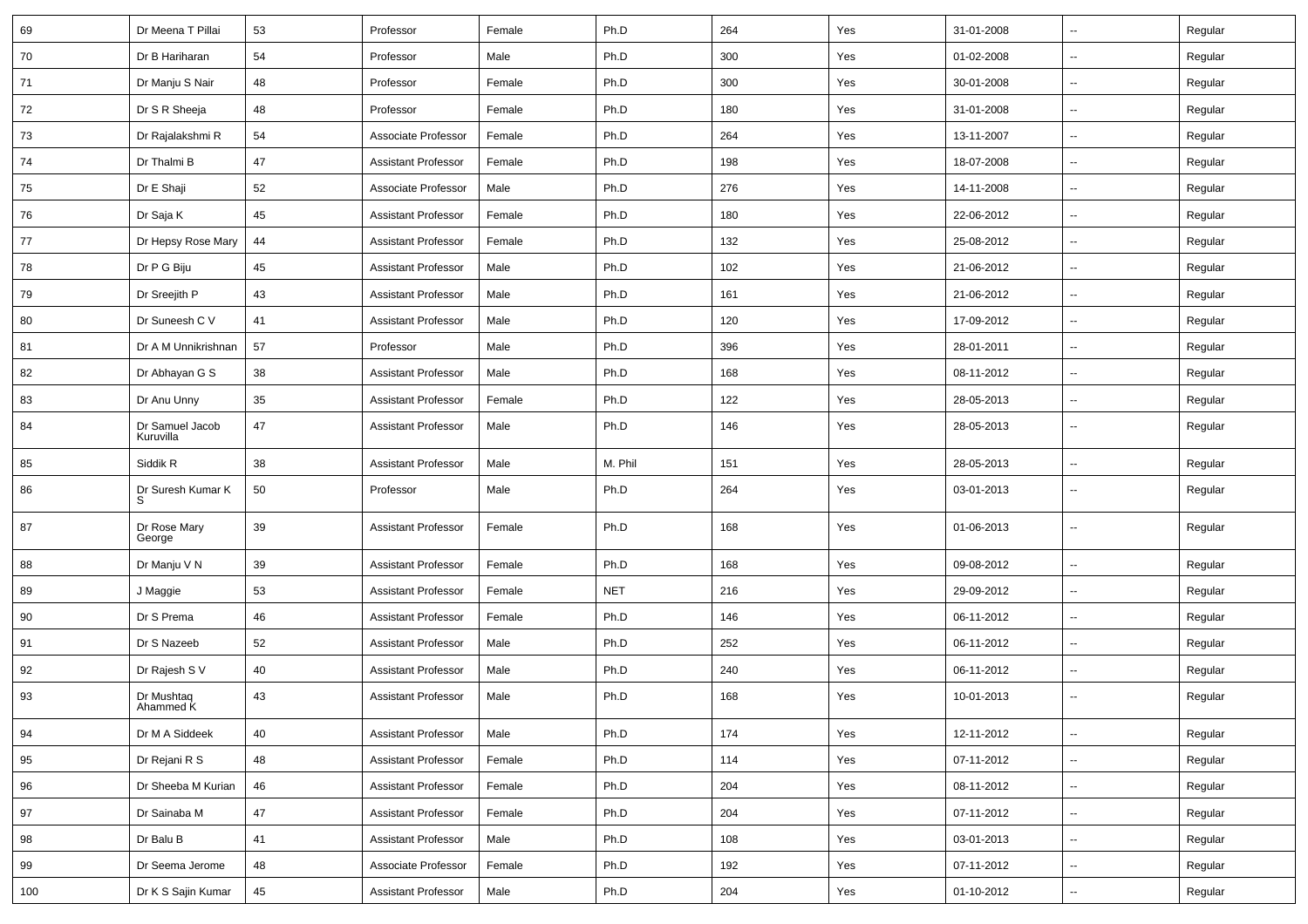| 101 | Dr Darwin L                   | 43 | <b>Assistant Professor</b> | Male   | Ph.D    | 180 | Yes | 06-11-2012 | ⊷.                       | Regular |
|-----|-------------------------------|----|----------------------------|--------|---------|-----|-----|------------|--------------------------|---------|
| 102 | Dr Suresh R                   | 60 | Professor                  | Male   | Ph.D    | 372 | Yes | 28-05-2013 | -−                       | Regular |
| 103 | Dr R Vasanthagopal            | 52 | Professor                  | Male   | Ph.D    | 300 | Yes | 03-01-2013 | -−                       | Regular |
| 104 | Dr Deepak K R                 | 43 | <b>Assistant Professor</b> | Male   | Ph.D    | 156 | Yes | 28-05-2013 | --                       | Regular |
| 105 | Dr Rajan T K                  | 45 | <b>Assistant Professor</b> | Male   | Ph.D    | 148 | Yes | 28-05-2013 | -−                       | Regular |
| 106 | Dr Thara<br>Prabhakaran       | 40 | <b>Assistant Professor</b> | Female | Ph.D    | 90  | Yes | 29-07-2013 | $\sim$                   | Regular |
| 107 | Dr Anitha V                   | 48 | Professor                  | Female | Ph.D    | 240 | Yes | 20-05-2013 | Ξ.                       | Regular |
| 108 | Dr M S Jayakumar              | 49 | <b>Assistant Professor</b> | Male   | Ph.D    | 168 | Yes | 05-10-2012 | $\sim$                   | Regular |
| 109 | Dr C N Vijayakumari           | 49 | <b>Assistant Professor</b> | Female | Ph.D    | 228 | Yes | 07-11-2012 | $\overline{\phantom{a}}$ | Regular |
| 110 | Dr Anil Chandran S            | 48 | <b>Assistant Professor</b> | Male   | Ph.D    | 180 | Yes | 01-07-2013 | ш,                       | Regular |
| 111 | Dr Indu K V                   | 43 | <b>Assistant Professor</b> | Female | Ph.D    | 180 | Yes | 06-06-2013 | --                       | Regular |
| 112 | Dr Jayachandran R             | 50 | Professor                  | Male   | Ph.D    | 300 | Yes | 05-06-2013 | -−                       | Regular |
| 113 | Dr Vinod Chandra S<br>S       | 47 | Professor                  | Male   | Ph.D    | 289 | Yes | 09-05-2011 | $\sim$                   | Regular |
| 114 | Dr LALMOHAN P                 | 43 | <b>Assistant Professor</b> | Male   | Ph.D    | 271 | Yes | 29-03-2017 | Ξ.                       | Regular |
| 115 | Dr Ganga Prasad A             | 59 | Professor                  | Male   | Ph.D    | 300 | Yes | 19-11-2003 | Ξ.                       | Regular |
| 116 | Dr K Satheesh<br>Kumar        | 57 | Associate Professor        | Male   | Ph.D    | 300 | Yes | 24-08-2011 | ⊷.                       | Regular |
| 117 | Dr Shaji A                    | 52 | Professor                  | Male   | Ph.D    | 300 | Yes | 01-01-2015 | $\overline{\phantom{a}}$ | Regular |
| 118 | Dr Johnson R                  | 54 | <b>Assistant Professor</b> | Male   | Ph.D    | 228 | Yes | 24-03-2009 | $\overline{\phantom{a}}$ | Regular |
| 119 | Dr S Sankararaman             | 50 | Professor                  | Male   | Ph.D    | 336 | Yes | 01-06-2016 | $\overline{\phantom{a}}$ | Regular |
| 120 | Dr Ambeeshmon S               | 44 | <b>Assistant Professor</b> | Male   | Ph.D    | 252 | Yes | 02-06-2016 | -−                       | Regular |
| 121 | Dr Thajudeen A S              | 42 | <b>Assistant Professor</b> | Male   | Ph.D    | 154 | Yes | 01-01-2014 | Ξ.                       | Regular |
| 122 | Dr S Shifa                    | 54 | Professor                  | Female | Ph.D    | 300 | Yes | 01-01-2014 | $\sim$                   | Regular |
| 123 | Dr Subodh G                   | 41 | <b>Assistant Professor</b> | Male   | Ph.D    | 144 | Yes | 15-02-2014 | -−                       | Regular |
| 124 | Dr Sibi K S                   | 37 | <b>Assistant Professor</b> | Male   | Ph.D    | 126 | Yes | 18-02-2014 | Ξ.                       | Regular |
| 125 | Dr P Jinimon                  | 45 | <b>Assistant Professor</b> | Male   | Ph.D    | 132 | Yes | 21-05-2014 |                          | Regular |
| 126 | Dr Sajna A                    | 36 | <b>Assistant Professor</b> | Female | Ph.D    | 132 | Yes | 20-05-2014 | н.                       | Regular |
| 127 | Noushad V                     | 35 | <b>Assistant Professor</b> | Male   | M. Phil | 84  | Yes | 01-01-2014 | н.                       | Regular |
| 128 | Dr BENNO<br>PEREIRA F G       | 50 | <b>Assistant Professor</b> | Male   | Ph.D    | 309 | Yes | 09-07-2016 | $\overline{\phantom{a}}$ | Regular |
| 129 | Dr SWAPNATS                   | 49 | Professor                  | Female | Ph.D    | 300 | Yes | 08-09-2016 | $\overline{\phantom{a}}$ | Regular |
| 130 | Dr BINU G<br><b>BHEEMNATH</b> | 45 | <b>Assistant Professor</b> | Male   | Ph.D    | 168 | Yes | 02-02-2017 | н.                       | Regular |
| 131 | Dr PERCILA A                  | 49 | <b>Assistant Professor</b> | Female | Ph.D    | 118 | Yes | 27-01-2017 | ₩,                       | Regular |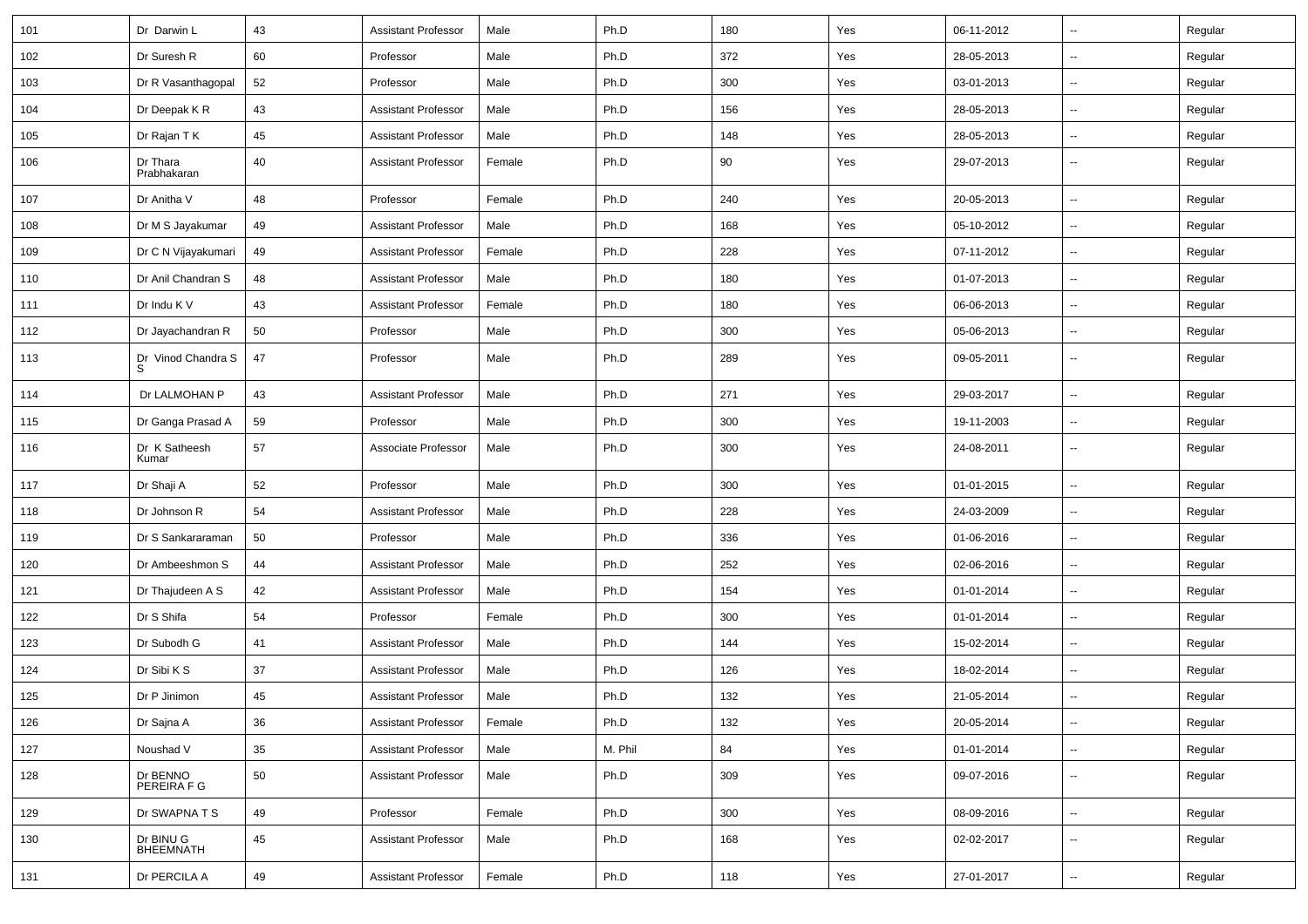| 132 | Dr SAMEER BABU<br>м                   | 40 | <b>Assistant Professor</b> | Male   | Ph.D                                             | 100 | Yes | 22-03-2017 | -−                       | Regular             |
|-----|---------------------------------------|----|----------------------------|--------|--------------------------------------------------|-----|-----|------------|--------------------------|---------------------|
| 133 | Dr KURIAN<br><b>MATHEW</b><br>ABRAHAM | 48 | <b>Assistant Professor</b> | Male   | Ph.D                                             | 163 | Yes | 01-03-2017 | $\overline{\phantom{a}}$ | Regular             |
| 134 | Dr SINDHYA V                          | 54 | <b>Assistant Professor</b> | Female | Ph.D                                             | 300 | Yes | 18-02-2017 | ⊷.                       | Regular             |
| 135 | Dr DIVYA C SENAN                      | 43 | <b>Assistant Professor</b> | Female | Ph.D                                             | 216 | Yes | 18-02-2017 | $\overline{\phantom{a}}$ | Regular             |
| 136 | DR MITHUN<br>SUKUMARAN                | 38 | <b>Assistant Professor</b> | Male   | Ph.D                                             | 71  | Yes | 20-03-2017 | $\overline{\phantom{a}}$ | Regular             |
| 137 | SURESH K S                            | 42 | <b>Assistant Professor</b> | Male   | MCJ: Masters of<br>Communication &<br>Journalism | 55  | Yes | 31-03-2017 | --                       | Regular             |
| 138 | Dr LAKSHMI<br><b>SUKUMAR</b>          | 38 | <b>Assistant Professor</b> | Female | Ph.D                                             | 164 | Yes | 25-03-2017 | $\overline{\phantom{a}}$ | Regular             |
| 139 | DR TISSY MARIAM<br><b>THOMAS</b>      | 42 | <b>Assistant Professor</b> | Female | Ph.D                                             | 107 | Yes | 24-03-2017 | ⊷.                       | Regular             |
| 140 | Dr Leena B L                          | 43 | <b>Assistant Professor</b> | Female | Ph.D                                             | 24  | Yes | 18-11-2016 | ⊷.                       | Regular             |
| 141 | Dr Synudeen Sahib<br>S                | 59 | <b>Assistant Professor</b> | Male   | Ph.D                                             | 28  | Yes | 17-04-2019 | $\overline{\phantom{a}}$ | Regular             |
| 142 | Sreekumar K N                         | 42 | <b>Assistant Professor</b> | Male   | <b>NET</b>                                       | 30  | Yes | 22-02-2019 | $\overline{\phantom{a}}$ | Regular             |
| 143 | Vishnu K P                            | 31 | Lecturer                   | Male   | <b>NET</b>                                       | 12  | Yes | 01-01-2019 | $\overline{\phantom{a}}$ | Adhoc / Contractual |
| 144 | Sangeetha V                           | 36 | Lecturer                   | Female | <b>NET</b>                                       | 12  | Yes | 23-05-2019 | н.                       | Adhoc / Contractual |
| 145 | Dr Anilkumar T R                      | 42 | Lecturer                   | Male   | Ph.D                                             | 24  | Yes | 07-11-2016 | $\overline{\phantom{a}}$ | Adhoc / Contractual |
| 146 | Dr Darsan B Menon                     | 35 | Lecturer                   | Male   | Ph.D                                             | 12  | Yes | 10-11-2014 | $\overline{\phantom{a}}$ | Adhoc / Contractual |
| 147 | Dr HERMAN P J                         | 48 | Associate Professor        | Male   | Ph.D                                             | 165 | Yes | 13-03-2020 | ⊷.                       | Regular             |
| 148 | Dr SANDHYA R S                        | 44 | Professor                  | Female | Ph.D                                             | 180 | Yes | 17-03-2020 | $\overline{\phantom{a}}$ | Regular             |
| 149 | Dr KRISHNA<br><b>KUMAR G</b>          | 37 | <b>Assistant Professor</b> | Male   | Ph.D                                             | 101 | Yes | 19-03-2020 | --                       | Regular             |
| 150 | Dr CHITHRA M R                        | 35 | <b>Assistant Professor</b> | Female | Ph.D                                             | 96  | Yes | 16-03-2020 | --                       | Regular             |
| 151 | Dr DILIP KUMAR                        | 40 | <b>Assistant Professor</b> | Male   | Ph.D                                             | 102 | Yes | 17-03-2020 | --                       | Regular             |
| 152 | Dr JAYAKRISHNAN<br>R                  | 41 | Associate Professor        | Male   | Ph.D                                             | 168 | Yes | 19-03-2020 | $\overline{a}$           | Regular             |
| 153 | Dr Dhanil Dev S G                     | 33 | <b>Assistant Professor</b> | Male   | Ph.D                                             | 147 | Yes | 13-03-2020 | --                       | Regular             |
| 154 | SUJITH BABU                           | 36 | <b>Assistant Professor</b> | Male   | M. Phil                                          | 82  | Yes | 16-03-2020 | $\sim$                   | Regular             |
| 155 | DR PRAKASAN P M                       | 45 | <b>Assistant Professor</b> | Male   | Ph.D                                             | 300 | Yes | 17-03-2020 | $\sim$                   | Regular             |
| 156 | Dr ANEES A                            | 33 | <b>Assistant Professor</b> | Male   | Ph.D                                             | 15  | Yes | 16-03-2020 | $\overline{\phantom{a}}$ | Regular             |
| 157 | Dr R LEKSHMI                          | 49 | Associate Professor        | Female | Ph.D                                             | 180 | Yes | 16-03-2020 | $\overline{\phantom{a}}$ | Regular             |
| 158 | Dr Balamurali P B                     | 45 | Assistant Professor        | Male   | Ph.D                                             | 132 | Yes | 13-03-2020 | ш.                       | Regular             |
| 159 | Dr RAKENDU C K                        | 40 | <b>Assistant Professor</b> | Female | Ph.D                                             | 70  | Yes | 16-03-2020 | $\sim$                   | Regular             |
| 160 | Dr Janeesh P A                        | 37 | <b>Assistant Professor</b> | Male   | Ph.D                                             | 132 | Yes | 13-03-2020 | $\sim$                   | Regular             |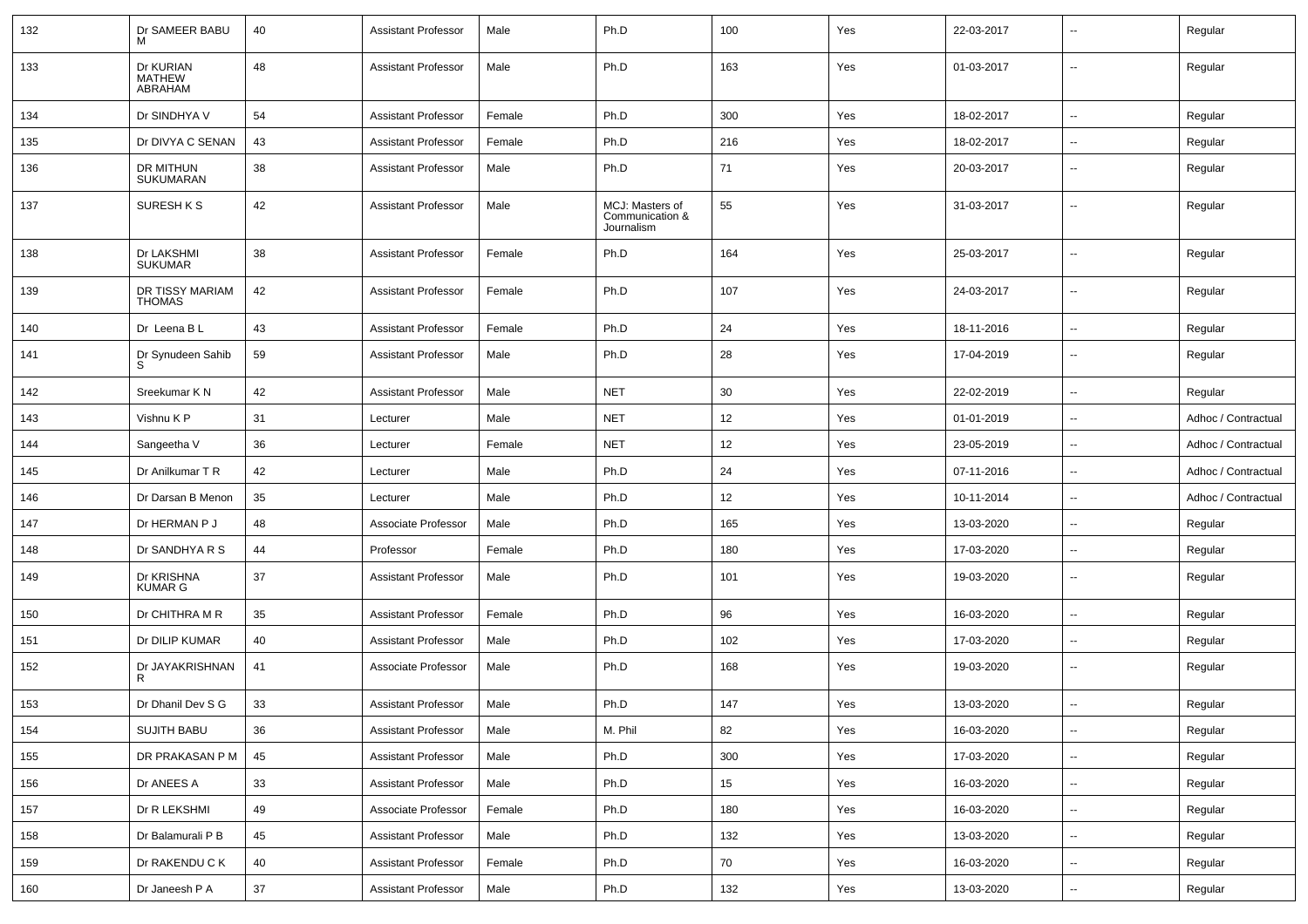| 161 | Dr LEEMA<br><b>METILDA A</b> | 38 | <b>Assistant Professor</b> | Female | Ph.D       | 132 | Yes | 17-03-2020 |                          | Regular             |
|-----|------------------------------|----|----------------------------|--------|------------|-----|-----|------------|--------------------------|---------------------|
| 162 | Dr SHERLY<br>WILLIAMS E      | 57 | Associate Professor        | Female | Ph.D       | 276 | Yes | 16-03-2020 | $\sim$                   | Regular             |
| 163 | Dr Shiburaj S                | 49 | Professor                  | Male   | Ph.D       | 216 | Yes | 13-03-2020 | $\sim$                   | Regular             |
| 164 | Dr Biju T                    | 48 | Associate Professor        | Male   | Ph.D       | 257 | Yes | 20-05-2020 | $\sim$                   | Regular             |
| 165 | Dr Biju A V                  | 41 | <b>Assistant Professor</b> | Male   | Ph.D       | 132 | Yes | 22-05-2020 | $\overline{\phantom{a}}$ | Regular             |
| 166 | Dr Bindhumol I               | 39 | Lecturer                   | Female | Ph.D       | 116 | Yes | 13-01-2017 | $\sim$                   | Adhoc / Contractual |
| 167 | Dr Sheena V R                | 39 | Lecturer                   | Female | M.A        | 22  | Yes | 01-01-2018 | $\ddot{\phantom{a}}$     | Adhoc / Contractual |
| 168 | Aswathy A L                  | 39 | Lecturer                   | Female | M.Tech     | 24  | Yes | 15-11-2016 | $\sim$                   | Adhoc / Contractual |
| 169 | Rhythu N Raj                 | 32 | Lecturer                   | Female | M.Sc.      | 18  | Yes | 22-09-2017 | $\sim$                   | Adhoc / Contractual |
| 170 | Shyja Rafeek                 | 37 | Lecturer                   | Female | <b>MCA</b> | 12  | Yes | 13-07-2017 | $\sim$                   | Adhoc / Contractual |
| 171 | Dr Sunitha P                 | 37 | Lecturer                   | Female | M. Phil    | 18  | Yes | 08-06-2017 | $\overline{\phantom{a}}$ | Adhoc / Contractual |
| 172 | Shanitha A                   | 39 | Lecturer                   | Female | M. Phil    | 16  | Yes | 08-06-2017 | $\overline{\phantom{a}}$ | Adhoc / Contractual |
| 173 | Dr Supriya R                 | 40 | Lecturer                   | Female | Ph.D       | 111 | Yes | 04-01-2017 | $\ddot{\phantom{a}}$     | Adhoc / Contractual |
| 174 | Navami S S                   | 32 | Lecturer                   | Female | M. Phil    | 12  | Yes | 05-06-2017 | $\sim$                   | Adhoc / Contractual |
| 175 | Faizal                       | 34 | Lecturer                   | Male   | M.Sc.      | 12  | Yes | 15-11-2017 | $\sim$                   | Adhoc / Contractual |
| 176 | Dr Sumi K V                  | 33 | Lecturer                   | Female | M. Phil    | 12  | Yes | 17-10-2017 | $\sim$                   | Adhoc / Contractual |
| 177 | Vinu Ashok                   | 28 | Lecturer                   | Male   | M.COM      | 12  | Yes | 15-11-2017 | $\overline{\phantom{a}}$ | Adhoc / Contractual |
| 178 | Dr B S Jamuna                | 61 | Professor                  | Female | Ph.D       | 320 | No  | 31-01-2008 | 30-06-2020               | Regular             |
| 179 | Dr Krishnakumar R<br>S       | 49 | <b>Assistant Professor</b> | Male   | Ph.D       | 120 | Yes | 26-05-2014 | $\overline{\phantom{a}}$ | Regular             |
| 180 | Dr Lakshmy J Nair            | 39 | Lecturer                   | Female | Ph.D       | 26  | Yes | 12-04-2017 | $\ddot{\phantom{a}}$     | Adhoc / Contractual |
| 181 | Dr V N Sreekumar             | 46 | Lecturer                   | Male   | Ph.D       | 56  | Yes | 12-04-2017 | $\overline{\phantom{a}}$ | Adhoc / Contractual |
| 182 | Daliya R Chandran            | 34 | Lecturer                   | Female | <b>MSW</b> | 60  | Yes | 16-03-2017 | $\sim$                   | Adhoc / Contractual |
| 183 | Krishna Kumari J T           | 38 | Lecturer                   | Female | M. Phil    | 24  | Yes | 21-11-2016 | $\overline{\phantom{a}}$ | Adhoc / Contractual |
| 184 | Dr Veena J                   | 35 | Lecturer                   | Female | M.A        | 13  | Yes | 09-08-2017 | $\overline{\phantom{a}}$ | Adhoc / Contractual |
| 185 | Dr Simi S V                  | 39 | Lecturer                   | Female | Ph.D       | 16  | Yes | 09-01-2016 |                          | Adhoc / Contractual |
| 186 | Rakhi<br>Ramachandran        | 30 | Lecturer                   | Female | M. Phil    | 14  | Yes | 01-12-2016 | $\overline{\phantom{a}}$ | Adhoc / Contractual |
| 187 | Anitha M J                   | 31 | Lecturer                   | Female | M.Tech     | 32  | Yes | 17-07-2017 | $\overline{\phantom{a}}$ | Adhoc / Contractual |
| 188 | <b>ASWATHY G</b><br>KRISHNAN | 33 | Lecturer                   | Female | LLM        | 16  | Yes | 17-11-2016 | $\sim$                   | Adhoc / Contractual |
| 189 | Dr Muthulakshmi S            | 40 | Lecturer                   | Female | Ph.D       | 14  | Yes | 28-06-2017 | $\sim$                   | Adhoc / Contractual |
| 190 | Divya Krishnan CK            | 33 | Lecturer                   | Female | M.Sc.      | 15  | Yes | 07-10-2017 | $\overline{\phantom{a}}$ | Adhoc / Contractual |
| 191 | <b>RAKHY R S</b>             | 34 | Lecturer                   | Female | LLM        | 13  | Yes | 03-07-2017 | $\overline{\phantom{a}}$ | Adhoc / Contractual |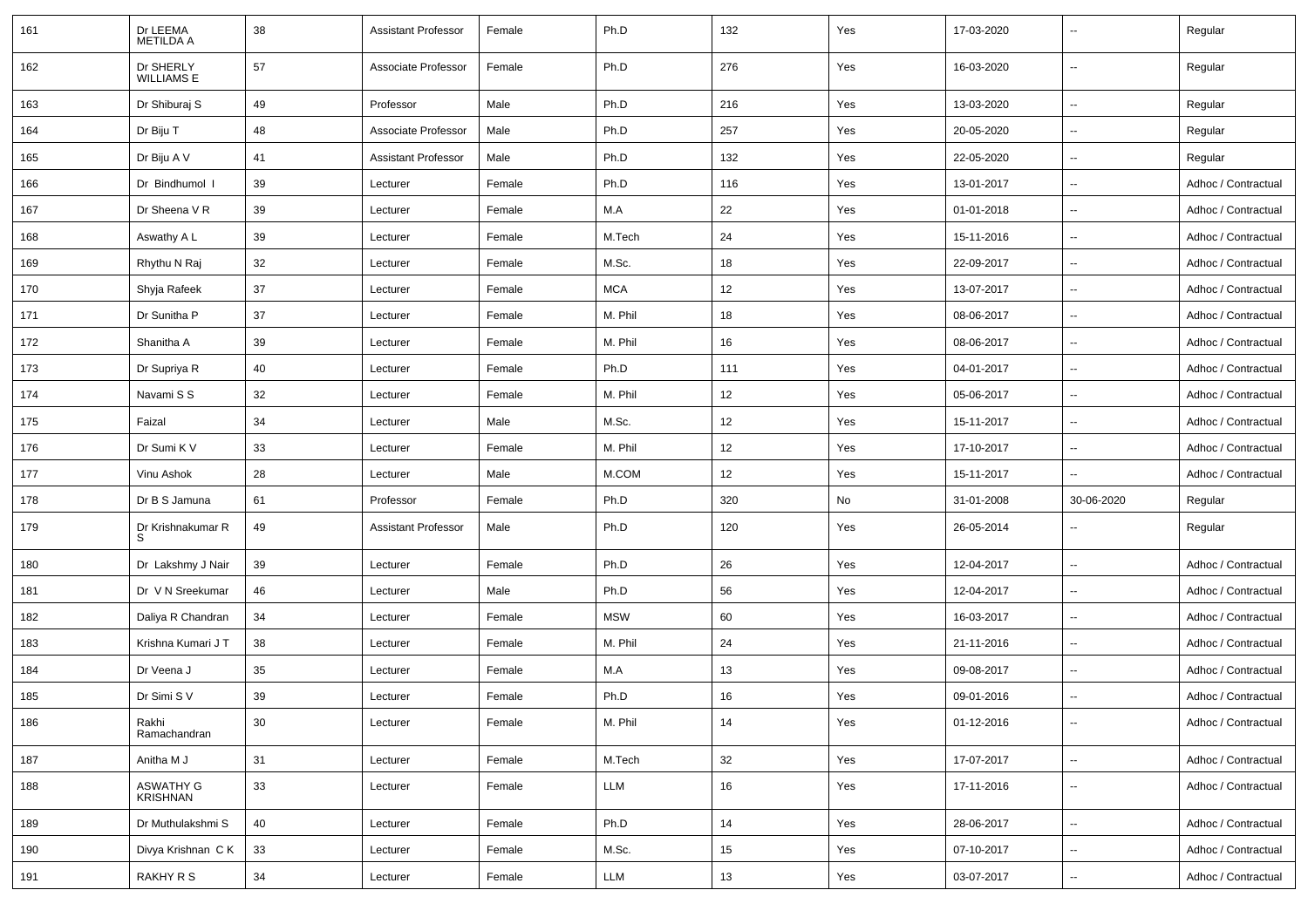| 192 | Dr S R Sarath<br>kumar           | 43 | Lecturer                   | Male   | M. Phil    | 12  | Yes | 15-11-2017 | $\overline{\phantom{a}}$ | Adhoc / Contractual |
|-----|----------------------------------|----|----------------------------|--------|------------|-----|-----|------------|--------------------------|---------------------|
| 193 | SAKTHI VEL S                     | 32 | Lecturer                   | Female | M. Phil    | 15  | Yes | 12-07-2017 | $\overline{\phantom{a}}$ | Adhoc / Contractual |
| 194 | <b>HASHIM M</b><br><b>KABEER</b> | 31 | Lecturer                   | Male   | LLM        | 15  | Yes | 22-12-2016 | $\sim$                   | Adhoc / Contractual |
| 195 | Dr Archana<br>Chandran           | 40 | Lecturer                   | Female | <b>NET</b> | 13  | Yes | 13-05-2019 | $\overline{\phantom{a}}$ | Adhoc / Contractual |
| 196 | Dr Biji C L                      | 38 | Lecturer                   | Female | M.Sc.      | 12  | Yes | 15-11-2017 | $\overline{\phantom{a}}$ | Adhoc / Contractual |
| 197 | Dr Veena O                       | 41 | Lecturer                   | Female | Ph.D       | 204 | Yes | 02-04-2017 | $\overline{\phantom{a}}$ | Adhoc / Contractual |
| 198 | Dr Nadeera J                     | 42 | Lecturer                   | Female | M.A        | 12  | Yes | 09-10-2017 | $\overline{\phantom{a}}$ | Adhoc / Contractual |
| 199 | Dr Mohamed Shafi K<br>P          | 37 | Lecturer                   | Male   | Ph.D       | 60  | Yes | 20-12-2016 | $\sim$                   | Adhoc / Contractual |
| 200 | Dr Soumya M S                    | 35 | Lecturer                   | Female | Ph.D       | 15  | Yes | 15-06-2017 | $\overline{\phantom{a}}$ | Adhoc / Contractual |
| 201 | Renjeshlal S R                   | 36 | Lecturer                   | Male   | M.A        | 24  | Yes | 17-10-2017 | --                       | Adhoc / Contractual |
| 202 | Arunkumar V S                    | 34 | Lecturer                   | Male   | M.Sc.      | 36  | Yes | 15-11-2017 | $\sim$                   | Adhoc / Contractual |
| 203 | Dr Retty R Nath                  | 42 | Lecturer                   | Female | MBA        | 60  | Yes | 27-01-2017 | $\overline{\phantom{a}}$ | Adhoc / Contractual |
| 204 | Dr Dileepa S Hari                | 43 | Lecturer                   | Female | MBA        | 132 | Yes | 22-04-2016 | $\overline{\phantom{a}}$ | Adhoc / Contractual |
| 205 | Dr Raja Varrier                  | 54 | Lecturer                   | Male   | Ph.D       | 324 | Yes | 10-08-2017 | --                       | Adhoc / Contractual |
| 206 | Parvathi S Shaji                 | 30 | Lecturer                   | Female | LLB        | 26  | Yes | 15-11-2017 | $\overline{\phantom{a}}$ | Adhoc / Contractual |
| 207 | Dr NITHYA N R                    | 39 | <b>Assistant Professor</b> | Female | Ph.D       | 160 | Yes | 23-03-2020 | $\overline{\phantom{a}}$ | Regular             |
| 208 | Dr DEEPA K G                     | 41 | <b>Assistant Professor</b> | Female | Ph.D       | 24  | Yes | 16-03-2020 | $\overline{\phantom{a}}$ | Regular             |
| 209 | Dr JAYALAKSHMI<br>THAZHE VEETTIL | 43 | <b>Assistant Professor</b> | Female | Ph.D       | 192 | Yes | 16-03-2020 | $\overline{\phantom{a}}$ | Regular             |
| 210 | Dr ARUN KUMAR K                  | 42 | <b>Assistant Professor</b> | Male   | Ph.D       | 180 | Yes | 23-03-2020 | $\overline{\phantom{a}}$ | Regular             |
| 211 | Dr BINDHYA R                     | 41 | Lecturer                   | Female | Ph.D       | 156 | Yes | 03-04-2019 | $\overline{\phantom{a}}$ | Adhoc / Contractual |
| 212 | Dr AKHILA S NAIR                 | 38 | Lecturer                   | Female | Ph.D       | 26  | Yes | 29-07-2020 | $\overline{\phantom{a}}$ | Adhoc / Contractual |
| 213 | Dr Reji K Dhaman                 | 31 | Lecturer                   | Male   | Ph.D       | 28  | Yes | 26-02-2020 | $\sim$                   | Adhoc / Contractual |
| 214 | Dr PRAJITH J P                   | 48 | <b>Assistant Professor</b> | Male   | Ph.D       | 22  | Yes | 19-03-2020 | $\overline{\phantom{a}}$ | Regular             |
| 215 | Dr PADMADAS K L                  | 40 | <b>Assistant Professor</b> | Male   | Ph.D       | 24  | Yes | 16-03-2020 | Ξ.                       | Regular             |
| 216 | Dr Naushad S                     | 48 | <b>Assistant Professor</b> | Male   | Ph.D       | 28  | Yes | 19-03-2020 | $\overline{\phantom{a}}$ | Regular             |
| 217 | Dr S M Raffi                     | 46 | Associate Professor        | Male   | Ph.D       | 252 | Yes | 20-03-2020 | $\sim$                   | Regular             |
| 218 | Dr H SYLAJA                      | 55 | Professor                  | Female | Ph.D       | 192 | Yes | 17-03-2020 | $\overline{\phantom{a}}$ | Regular             |
| 219 | Dr S R JAYASREE                  | 55 | Professor                  | Female | Ph.D       | 228 | Yes | 14-03-2020 | $\overline{\phantom{a}}$ | Regular             |
| 220 | Dr USHA RAJA<br>VARIER           | 48 | Associate Professor        | Female | Ph.D       | 312 | Yes | 17-03-2020 | $\overline{\phantom{a}}$ | Regular             |
| 221 | Dr VIJI VIJAYAN                  | 41 | <b>Assistant Professor</b> | Female | Ph.D       | 154 | Yes | 14-03-2020 | $\overline{\phantom{a}}$ | Regular             |
| 222 | Dr RIYAZ A                       | 41 | <b>Assistant Professor</b> | Male   | Ph.D       | 120 | Yes | 14-03-2020 | $\overline{\phantom{a}}$ | Regular             |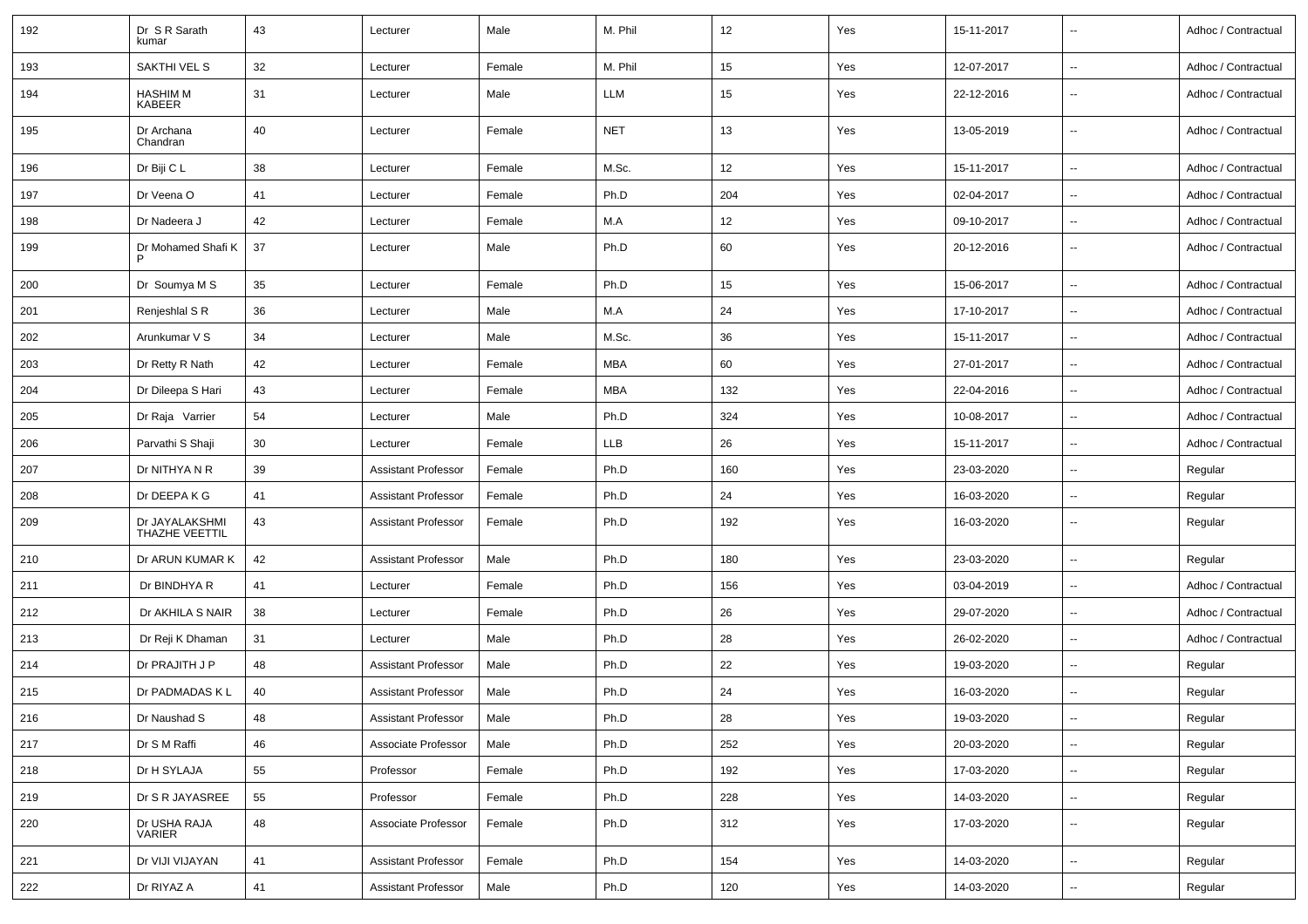| 223 | <b>VINEETHA P</b>              | 35 | Lecturer                   | Female | P.G.Diploma                              | 36  | Yes | 03-03-2011 | $\overline{\phantom{a}}$ | Adhoc / Contractual |
|-----|--------------------------------|----|----------------------------|--------|------------------------------------------|-----|-----|------------|--------------------------|---------------------|
| 224 | Dr ANUPAMA S                   | 32 | Lecturer                   | Female | <b>NET</b>                               | 108 | Yes | 01-04-2019 | $\overline{\phantom{a}}$ | Adhoc / Contractual |
| 225 | Dr GIRISH KUMAR<br>R           | 52 | Professor                  | Male   | Ph.D                                     | 192 | Yes | 27-03-2020 | $\overline{\phantom{a}}$ | Regular             |
| 226 | Dr SUMESH S                    | 34 | Lecturer                   | Male   | Ph.D                                     | 120 | Yes | 20-03-2020 | $\overline{\phantom{a}}$ | Adhoc / Contractual |
| 227 | Dr T S Anirudhan               | 62 | Other                      | Male   | Ph.D                                     | 138 | No  | 16-11-1987 | 31-03-2019               | Other               |
| 228 | Dr B V Sasikumar               | 62 | Other                      | Male   | Ph.D                                     | 128 | No  | 07-04-2011 | 31-05-2019               | Visiting            |
| 229 | Dr Annie Abraham               | 61 | Other                      | Female | Ph.D                                     | 432 | Yes | 23-08-2001 |                          | Other               |
| 230 | Dr Beena Issac                 | 61 | Professor                  | Female | Ph.D                                     | 128 | No  | 29-06-1996 | 31-05-2020               | Regular             |
| 231 | Dr Suhail E                    | 47 | <b>Assistant Professor</b> | Male   | Ph.D                                     | 18  | Yes | 29-12-2020 | $\overline{\phantom{a}}$ | Regular             |
| 232 | Dr Preeta Nayar                | 44 | Associate Professor        | Female | Ph.D                                     | 108 | Yes | 26-10-2017 | $\overline{\phantom{a}}$ | Regular             |
| 233 | Dr A Jayakumaran<br>Nair       | 60 | Associate Professor        | Male   | Ph.D                                     | 360 | Yes | 16-04-2003 | $\overline{\phantom{a}}$ | Regular             |
| 234 | Dr Christabell P J             | 45 | <b>Assistant Professor</b> | Female | Ph.D                                     | 216 | Yes | 31-07-2013 | $\overline{\phantom{a}}$ | Regular             |
| 235 | Dr Anil Kumar Y                | 46 | <b>Assistant Professor</b> | Male   | Ph.D                                     | 139 | Yes | 23-11-2016 | $\overline{\phantom{a}}$ | Regular             |
| 236 | Dr M C Subhash<br>Peter        | 60 | Professor                  | Male   | Ph.D                                     | 432 | Yes | 21-02-2004 | $\overline{\phantom{a}}$ | Regular             |
| 237 | Dr Abdul Basith T              | 34 | Lecturer                   | Male   | Ph.D                                     | 25  | Yes | 15-11-2018 | $\overline{\phantom{a}}$ | Adhoc / Contractual |
| 238 | Dr V Asha                      | 60 | Professor                  | Female | Ph.D                                     | 300 | Yes | 21-01-1995 | $\overline{\phantom{a}}$ | Regular             |
| 239 | Dr Suja S                      | 48 | <b>Assistant Professor</b> | Female | Ph.D                                     | 204 | Yes | 01-01-2014 | $\overline{\phantom{a}}$ | Regular             |
| 240 | Lekshmi S                      | 28 | Lecturer                   | Female | <b>NET</b>                               | 24  | Yes | 19-11-2018 | $\overline{\phantom{a}}$ | Adhoc / Contractual |
| 241 | Dr Rani J R                    | 38 | Lecturer                   | Female | <b>NET</b>                               | 204 | Yes | 01-02-2011 | $\overline{\phantom{a}}$ | Adhoc / Contractual |
| 242 | Dr P<br>Mohanachandran<br>Nair | 60 | Professor                  | Male   | Ph.D                                     | 372 | Yes | 29-06-1996 | $\overline{\phantom{a}}$ | Regular             |
| 243 | Dr Anjana A                    | 40 | Lecturer                   | Female | Ph.D                                     | 156 | Yes | 23-01-2013 | $\overline{\phantom{a}}$ | Adhoc / Contractual |
| 244 | Dr Abdul Salim A               | 60 | Professor                  | Male   | Ph.D                                     | 412 | Yes | 30-05-2013 | $\overline{\phantom{a}}$ | Regular             |
| 245 | Mahesh R                       | 41 | Lecturer                   | Male   | MTM (Master of<br>Tourism<br>Management) | 36  | Yes | 10-06-2019 | $\sim$                   | Adhoc / Contractual |
| 246 | Akhil P                        | 31 | Lecturer                   | Male   | <b>NET</b>                               | 36  | Yes | 08-07-2019 |                          | Adhoc / Contractual |
| 247 | Dr Sam Solomon                 | 52 | Professor                  | Male   | Ph.D                                     | 18  | Yes | 13-03-2020 | $\overline{\phantom{a}}$ | Regular             |
| 248 | Dr Bindu T V                   | 52 | <b>Assistant Professor</b> | Female | Ph.D                                     | 9   | Yes | 05-07-2021 | $\overline{\phantom{a}}$ | Regular             |
| 249 | Dr Lakshmi Priya               | 43 | <b>Assistant Professor</b> | Female | Ph.D                                     | 36  | Yes | 29-12-2020 | $\sim$                   | Regular             |
| 250 | Dr Appu Jacob John             | 39 | <b>Assistant Professor</b> | Male   | Ph.D                                     | 36  | Yes | 01-01-2021 | $\overline{\phantom{a}}$ | Regular             |
| 251 | Dr Manu T                      | 34 | <b>Assistant Professor</b> | Male   | Ph.D                                     | 36  | Yes | 20-03-2020 | $\overline{\phantom{a}}$ | Regular             |
| 252 | Dr Rajesh Kumar B<br>М         | 47 | <b>Assistant Professor</b> | Male   | Ph.D                                     | 60  | Yes | 04-01-2021 | $\overline{\phantom{a}}$ | Regular             |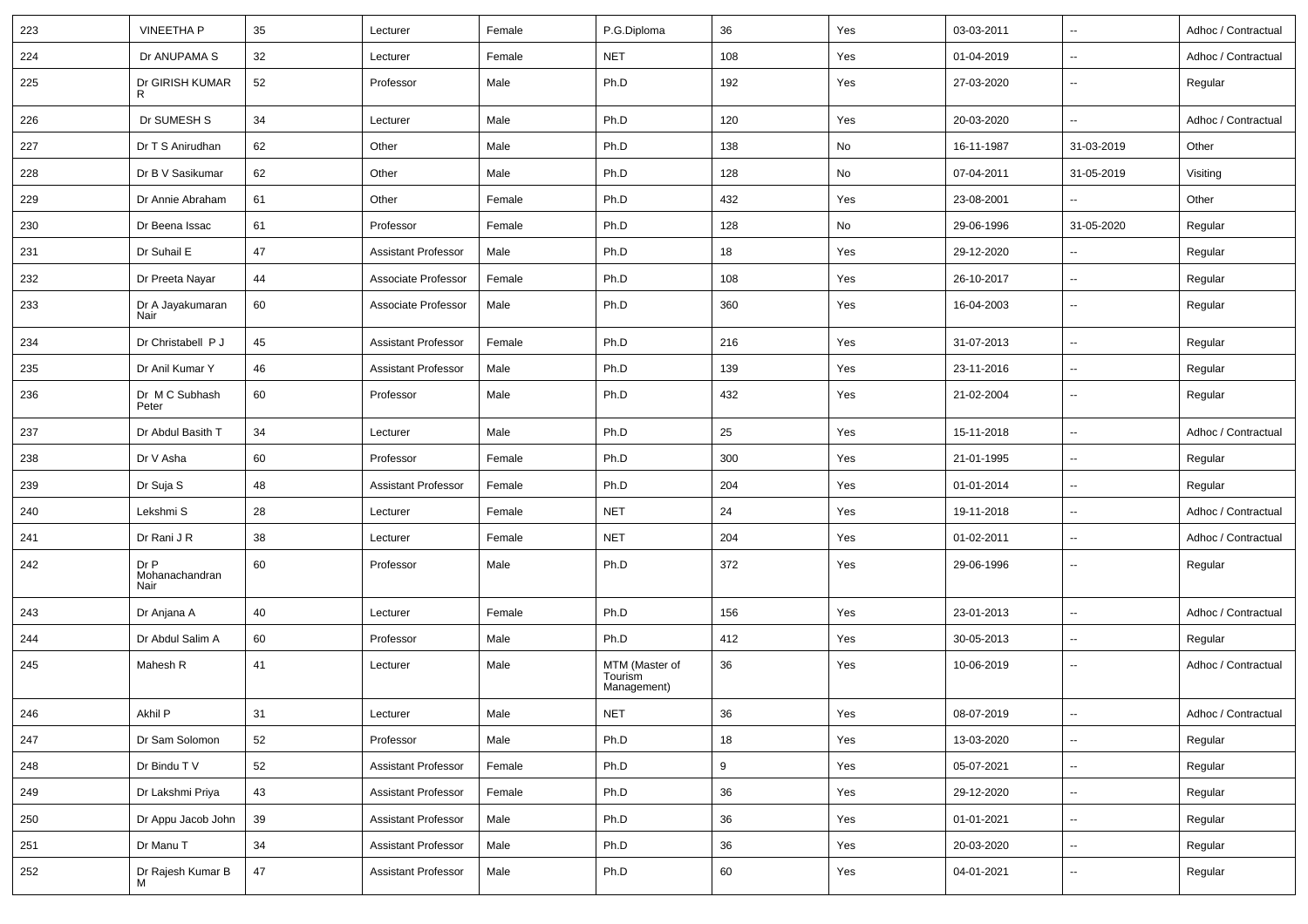| 253 | Dr Syam S K                 | 41 | <b>Assistant Professor</b> | Male   | Ph.D | 36  | Yes | 30-12-2020 | $\overline{\phantom{a}}$ | Regular             |
|-----|-----------------------------|----|----------------------------|--------|------|-----|-----|------------|--------------------------|---------------------|
| 254 | Dr T K Santhosh<br>Kumar    | 51 | <b>Assistant Professor</b> | Male   | Ph.D | 36  | Yes | 29-12-2020 | $\overline{\phantom{a}}$ | Regular             |
| 255 | Dr K K Sivadasan            | 48 | Professor                  | Male   | Ph.D | 36  | Yes | 01-01-2021 | $\overline{\phantom{a}}$ | Regular             |
| 256 | Dr R B Sreekala             | 48 | Professor                  | Male   | Ph.D | 72  | Yes | 16-03-2020 | $\overline{\phantom{a}}$ | Regular             |
| 257 | Dr I Hubert Joe             | 57 | Associate Professor        | Male   | Ph.D | 72  | Yes | 13-03-2020 | --                       | Regular             |
| 258 | Dr Hrishika<br>Katyayan     | 32 | <b>Assistant Professor</b> | Female | M.A  | 72  | Yes | 21-01-2021 | $\overline{\phantom{a}}$ | Regular             |
| 259 | Dr Hari Kumar P N           | 53 | Professor                  | Male   | Ph.D | 36  | Yes | 18-05-2020 | Щ,                       | Regular             |
| 260 | Dr Shamseer P C             | 35 | <b>Assistant Professor</b> | Male   | Ph.D | 36  | Yes | 16-03-2020 | Щ,                       | Regular             |
| 261 | Dr Haris P                  | 34 | Lecturer                   | Male   | Ph.D | 36  | Yes | 25-10-2021 | $\overline{\phantom{a}}$ | Adhoc / Contractual |
| 262 | Dr Sandeep G                | 34 | Lecturer                   | Male   | Ph.D | 6   | Yes | 01-02-2021 | $\overline{\phantom{a}}$ | Adhoc / Contractual |
| 263 | Dr Shameer M                | 31 | Lecturer                   | Male   | Ph.D | 8   | Yes | 09-06-2021 | $\overline{\phantom{a}}$ | Adhoc / Contractual |
| 264 | Dr Rajeevan<br>Kunnath      | 43 | Lecturer                   | Male   | Ph.D | 8   | Yes | 09-06-2021 | $\overline{\phantom{a}}$ | Adhoc / Contractual |
| 265 | Dr Hassan J                 | 33 | Lecturer                   | Male   | Ph.D | 8   | Yes | 09-06-2021 | $\overline{\phantom{a}}$ | Adhoc / Contractual |
| 266 | Dr Ashly K<br>Ramachandran  | 38 | Lecturer                   | Male   | Ph.D | 8   | Yes | 09-06-2021 | $\overline{\phantom{a}}$ | Adhoc / Contractual |
| 267 | Dr<br>Balasubramaniyam<br>S | 34 | Lecturer                   | Male   | Ph.D | 8   | Yes | 15-06-2021 | $\overline{\phantom{a}}$ | Adhoc / Contractual |
| 268 | Dr Prem Sankar C            | 35 | Lecturer                   | Male   | Ph.D | 8   | Yes | 15-06-2021 | $\overline{\phantom{a}}$ | Adhoc / Contractual |
| 269 | Dr S Venumohan              | 52 | <b>Assistant Professor</b> | Male   | Ph.D | 84  | Yes | 22-05-2014 | $\overline{\phantom{a}}$ | Regular             |
| 270 | Dr Yamuna A                 | 51 | <b>Assistant Professor</b> | Female | Ph.D | 120 | Yes | 02-12-2011 | Ξ.                       | Regular             |
| 271 | Dr Ajitha S                 | 45 | <b>Assistant Professor</b> | Female | Ph.D | 120 | Yes | 29-12-2011 | --                       | Regular             |
| 272 | Dr Antony Palackal          | 57 | Professor                  | Male   | Ph.D | 102 | Yes | 22-08-2017 | $\overline{\phantom{a}}$ | Regular             |
| 273 | Dr T Vijayalakshmi          | 50 | Associate Professor        | Female | Ph.D | 252 | Yes | 10-08-2012 | Ξ.                       | Regular             |
| 274 | Dr Soumya Soman             | 40 | Lecturer                   | Female | Ph.D | 36  | Yes | 09-06-2020 | --                       | Adhoc / Contractual |
| 275 | Dr Neethu Hari              | 33 | Lecturer                   | Female | Ph.D | 104 | Yes | 26-01-2014 | $\overline{\phantom{a}}$ | Adhoc / Contractual |
| 276 | Dr Geethu<br>Chellappan     | 34 | Lecturer                   | Female | Ph.D | 104 | Yes | 20-01-2014 | $\overline{\phantom{a}}$ | Adhoc / Contractual |
| 277 | Dr Ajesh P Thomas           | 39 | <b>Assistant Professor</b> | Male   | Ph.D | 12  | Yes | 13-01-2020 | $\overline{\phantom{a}}$ | Adhoc / Contractual |
| 278 | Dr Priya R S                | 36 | Lecturer                   | Female | Ph.D | 48  | Yes | 05-12-2017 | $\overline{\phantom{a}}$ | Adhoc / Contractual |
| 279 | Dr Rakhi Raghavan<br>Baby   | 43 | Other                      | Female | Ph.D | 100 | Yes | 25-06-2019 | Щ,                       | Adhoc / Contractual |
| 280 | Dr Mamata Sahoo             | 40 | Other                      | Female | Ph.D | 36  | Yes | 28-06-2018 | Ц.                       | Adhoc / Contractual |
| 281 | Dr S Savitha Pillai         | 40 | Other                      | Male   | Ph.D | 42  | Yes | 11-04-2018 | Ц.                       | Adhoc / Contractual |
| 282 | Dr Renjini K R              | 35 | Lecturer                   | Female | Ph.D | 12  | Yes | 24-02-2021 | $\overline{\phantom{a}}$ | Adhoc / Contractual |